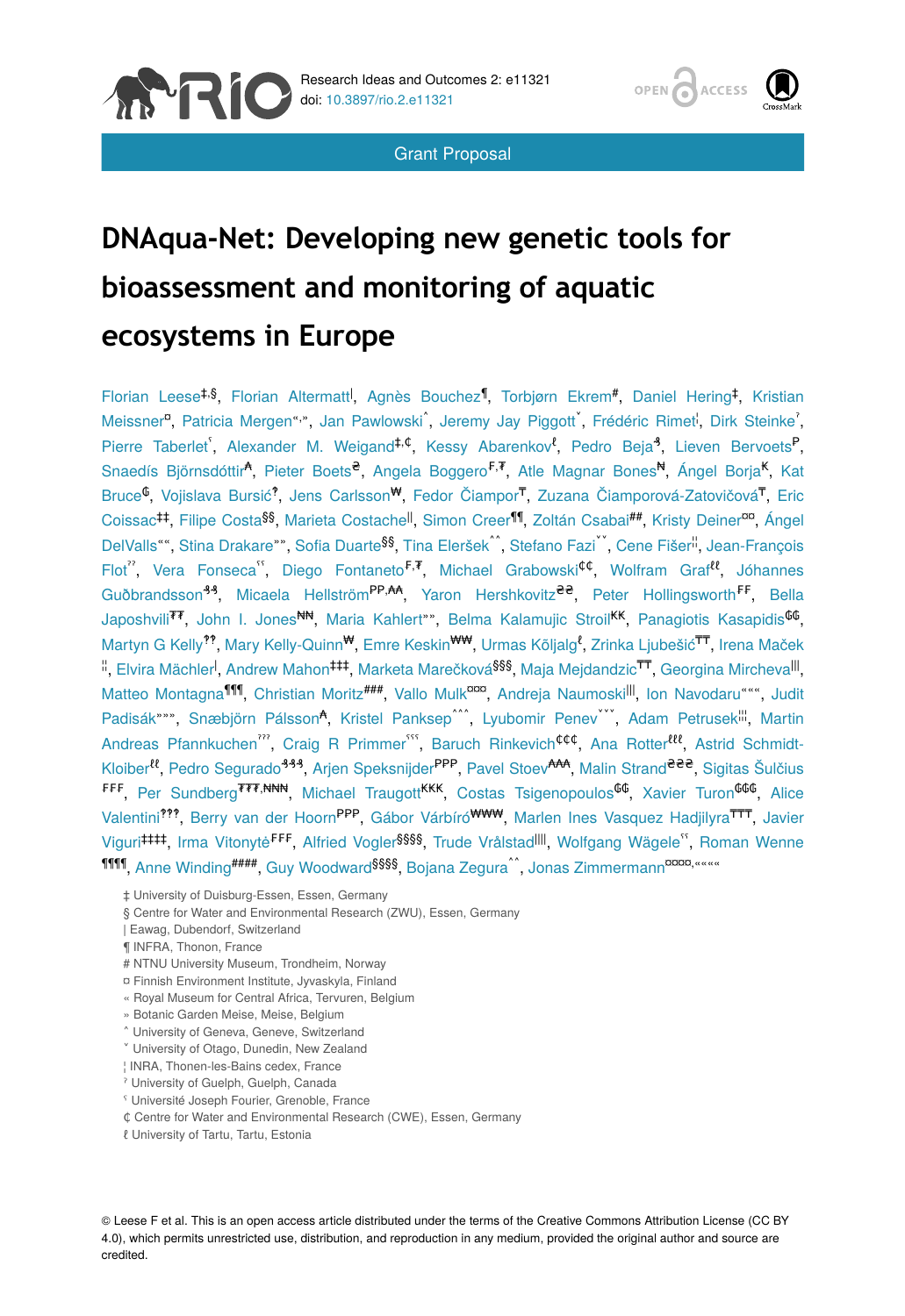#### 2 **Leese F et al.**

₰ CIBIO - Centro de Investigacao em Biodiversidade e Recursos Geneticos, Lisboa, Portugal P University of Antwerp, Antwerp, Belgium ₳ University of Iceland, Reykjavik, Iceland ₴ Provincial Centre of Environmental Research, Ghent, Belgium ₣ National Research Council - Institute of Ecosystem Study, Verbania Pallanza, Italy ₮ LifeWatch, Verbania Pallanza, Italy ₦ Norwegian University of Science and Technology, Trondheim, Norway ₭ AZTI, Pasaia, Spain ₲ Nature Metrics Ltd, Egham, United Kingdom ‽ University of Novi Sad, Novi Sad, Serbia ₩ University College Dublin, Dublin, Ireland ₸ Slovak Academy of Sciences, Bratislava, Slovakia ‡‡ Universite Grenoble Alpes LECA, Grenoble, France §§ University of Minho, Braga, Portugal || University to Bucharest, Bucharest, Romania ¶¶ Bangor University, Bangor, United Kingdom ## University of Pecs, Pecs, Hungary ¤¤ University of Notre Dame, Notre Dame, United States of America «« University of Cadiz, Puero Real, Spain »» Swedish University of Agricultural Sciences, Uppsala, Sweden ˄˄ National Institute of Biology, Ljubljana, Slovenia ˅˅ Water Research Institute - National Research Council, Monterotondo-Roma, Italy ¦¦ University of Ljubljana, Ljubljana, Slovenia ˀˀ Université libre de Bruxelles (ULB), Bruxelles, Belgium ˁˁ Zoologisches Forschungsmuseum Alexander Koenig (ZFMK), Bonn, Germany ¢¢ University of Lodz, Lodz, Poland ℓℓ University of Natural Resources and Life Sciences, Vienna, Austria ₰₰ Marine and Freshwater Research Institute, Reykjavik, Iceland PP AquaBiota Water Research, Stockholm, Sweden ₳₳ Stockholm University, Stockholm, Sweden ₴₴ Tel Aviv University, Tel Aviv, Israel FF Royal Botanic Garden Edinburgh, Edinburgh, United Kingdom ₮₮ Ilia State University, Tiflis, Georgia ₦₦ River Communities Group, The River Laboratory, Wareham, United Kingdom ₭₭ University of Sarajevo, Sarajevo, Bosnia and Herzegovina ₲₲ Hellenic Centre of Marine Research, Heraklion, Greece ‽‽ Bowburn Consultancy, Bowburn, United Kingdom ₩₩ Ankara University, Ankara, Turkey ₸₸ University of Zagreb, Zagreb, Croatia ‡‡‡ Central Michigan University, Mt Pleasant, United States of America §§§ Crop Research Institute, Praha, Czech Republic ||| Ss. Cyril and Methodius University in Skopje, Skopje, Macedonia ¶¶¶ Universita degli Studi di Milano, Milano, Italy ### ARGE Limnologie GesmbH, Innsbruck, Austria ¤¤¤ Estonian Research Council, Tallinn, Estonia ««« Institutul National de Cercetare-Dezvoltare Delta Dunarii, Tulcea, Romania »»» Institute of Environmental Science, Vesuprem, Hungary **<sup>444</sup>** Estonian University of Life Sciences, Tartu, Estonia **vvv** Pensoft Publishers Ltd, Sofia, Bulgaria ¦¦¦ Charles University, Prague, Czech Republic ˀˀˀ Ruder Broskovic Institute, Rovinj, Croatia **SSS** University of Turku, Turku, Finland ¢¢¢ National Institute of Oceanography, Haifa, Israel ℓℓℓ National Institute of Biology, Marine Biology Station, Piran, Slovenia ₰₰₰ Universidade de Lisboa, Lisboa, Portugal PPP Naturalis Biodiversity Center, Leiden, Netherlands ₳₳₳ National Museum of Natural History, Sofia, Bulgaria ₴₴₴ Swedish Species Information Centre, Uppsala, Sweden ₣₣₣ Nature Research Centre, Vilnius, Lithuania ₮₮₮ University of Gothenburg, Gothenburg, Sweden ₦₦₦ SeAnalytics AB, Bohus-Björkö, Sweden ₭₭₭ University of Innsbruck, Innsbruck, Austria ₲₲₲ Center for Advanced Studies of Blanes (CEAB-CSIC), Blanes, Spain

‽‽‽ Spygen, Cexed, France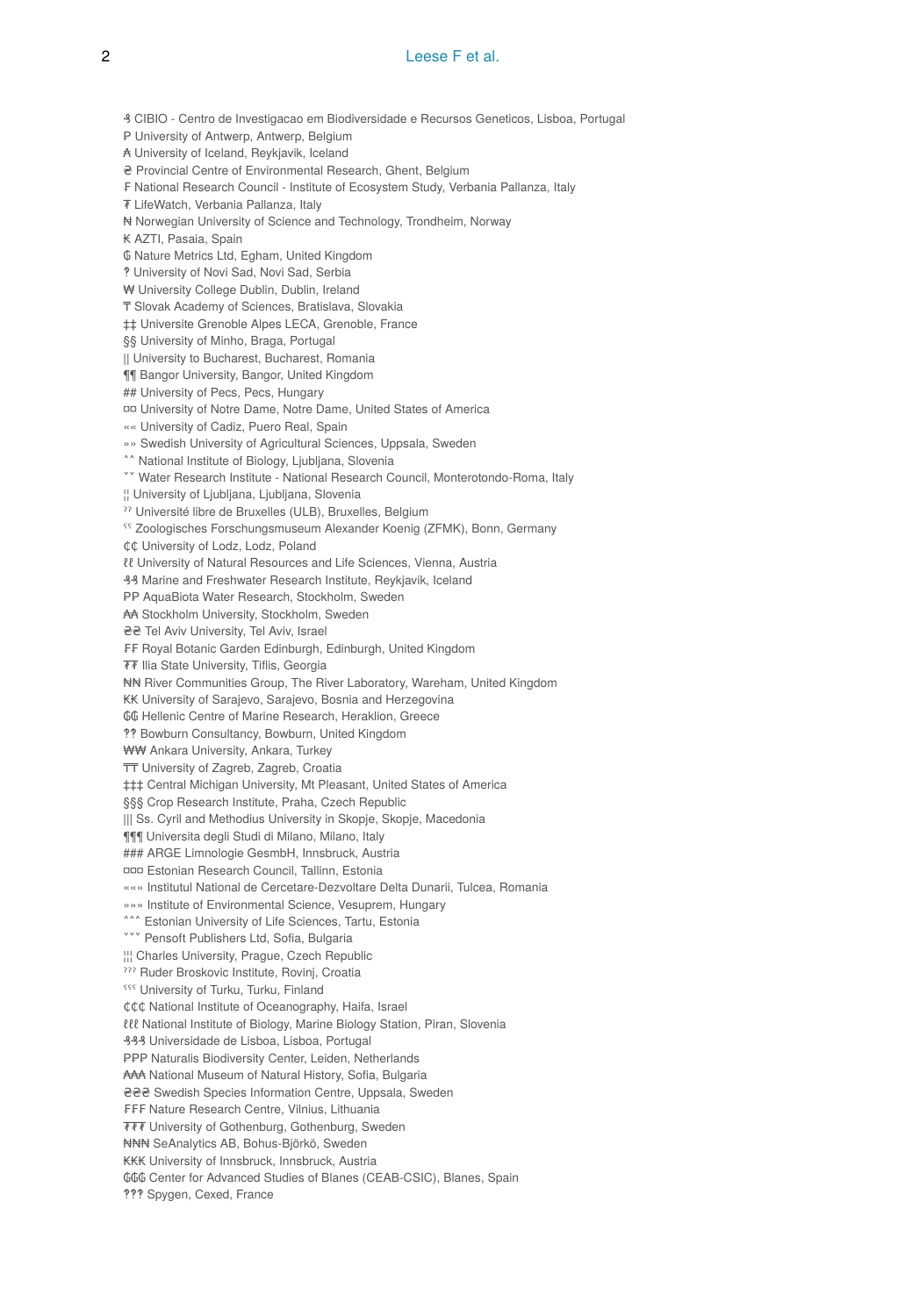₩₩₩ MTA Centre for Ecological Research, Danube Research Institute, Budapest, Hungary TTT Cyprus University of Technology, Limassol, Cyprus ‡‡‡‡ University of Cantabria, Santander, Spain §§§§ Imperial College London, London, United Kingdom |||| Norwegian Veterinary Institute, Sentrum Oslo, Norway ¶¶¶¶ Polish Academy of Sciences, Sopot, Poland #### Aarhus University, Roskilde, Denmark ¤¤¤¤ Botanic Garden and Botanical Museum, Berlin, Germany «««« Freie Universität Berlin, Berlin, Germany

Corresponding author: Florian Leese (fl[orian.leese@uni-due.de\)](mailto:florian.leese@uni-due.de?subject=Your%20manuscript%20in%20PWT%20#6665/Research%20Ideas%20and%20Outcomes%20#11321)

Reviewable v1

Received: 24 Nov 2016 | Published: 29 Nov 2016

Citation: Leese F, Altermatt F, Bouchez A, Ekrem T, Hering D, Meissner K, Mergen P, Pawlowski J, Piggott J, Rimet F, Steinke D, Taberlet P, Weigand A, Abarenkov K, Beja P, Bervoets L, Björnsdóttir S, Boets P, Boggero A, Bones A, Borja Á, Bruce K, Bursić V, Carlsson J, Čiampor F, Čiamporová-Zatovičová Z, Coissac E, Costa F, Costache M, Creer S, Csabai Z, Deiner K, DelValls Á, Drakare S, Duarte S, Eleršek T, Fazi S, Fišer C, Flot J, Fonseca V, Fontaneto D, Grabowski M, Graf W, Guðbrandsson J, Hellström M, Hershkovitz Y, Hollingsworth P, Japoshvili B, Jones J, Kahlert M, Kalamujic Stroil B, Kasapidis P, Kelly M, Kelly-Quinn M, Keskin E, Kõljalg U, Ljubešić Z, Maček I, Mächler E, Mahon A, Marečková M, Mejdandzic M, Mircheva G, Montagna M, Moritz C, Mulk V, Naumoski A, Navodaru I, Padisák J, Pálsson S, Panksep K, Penev L, Petrusek A, Pfannkuchen M, Primmer C, Rinkevich B, Rotter A, Schmidt-Kloiber A, Segurado P, Speksnijder A, Stoev P, Strand M, Šulčius S, Sundberg P, Traugott M, Tsigenopoulos C, Turon X, Valentini A, van der Hoorn B, Várbíró G, Vasquez Hadjilyra M, Viguri J, Vitonytė I, Vogler A, Vrålstad T, Wägele W, Wenne R, Winding A, Woodward G, Zegura B, Zimmermann J (2016) DNAqua-Net: Developing new genetic tools for bioassessment and monitoring of aquatic ecosystems in Europe. Research Ideas and Outcomes 2: e11321. <https://doi.org/10.3897/rio.2.e11321>

## **Abstract**

The protection, preservation and restoration of aquatic ecosystems and their functions are of global importance. For European states it became legally binding mainly through the EU-Water Framework Directive (WFD). In order to assess the ecological status of a given water body, aquatic biodiversity data are obtained and compared to a reference water body. The quantified mismatch obtained determines the extent of potential management actions. The current approach to biodiversity assessment is based on morpho-taxonomy. This approach has many drawbacks such as being time consuming, limited in temporal and spatial resolution, and error-prone due to the varying individual taxonomic expertise of the analysts. Novel genomic tools can overcome many of the aforementioned problems and could complement or even replace traditional bioassessment. Yet, a plethora of approaches are independently developed in different institutions, thereby hampering any concerted routine application. The goal of this Action is to nucleate a group of researchers across disciplines with the task to identify gold-standard genomic tools and novel ecogenomic indices for routine application in biodiversity assessments of European fresh- and marine water bodies. Furthermore, *DNAqua-Net* will provide a platform for training of the next generation of European researchers preparing them for the new technologies. Jointly with water managers, politicians, and other stakeholders, the group will develop a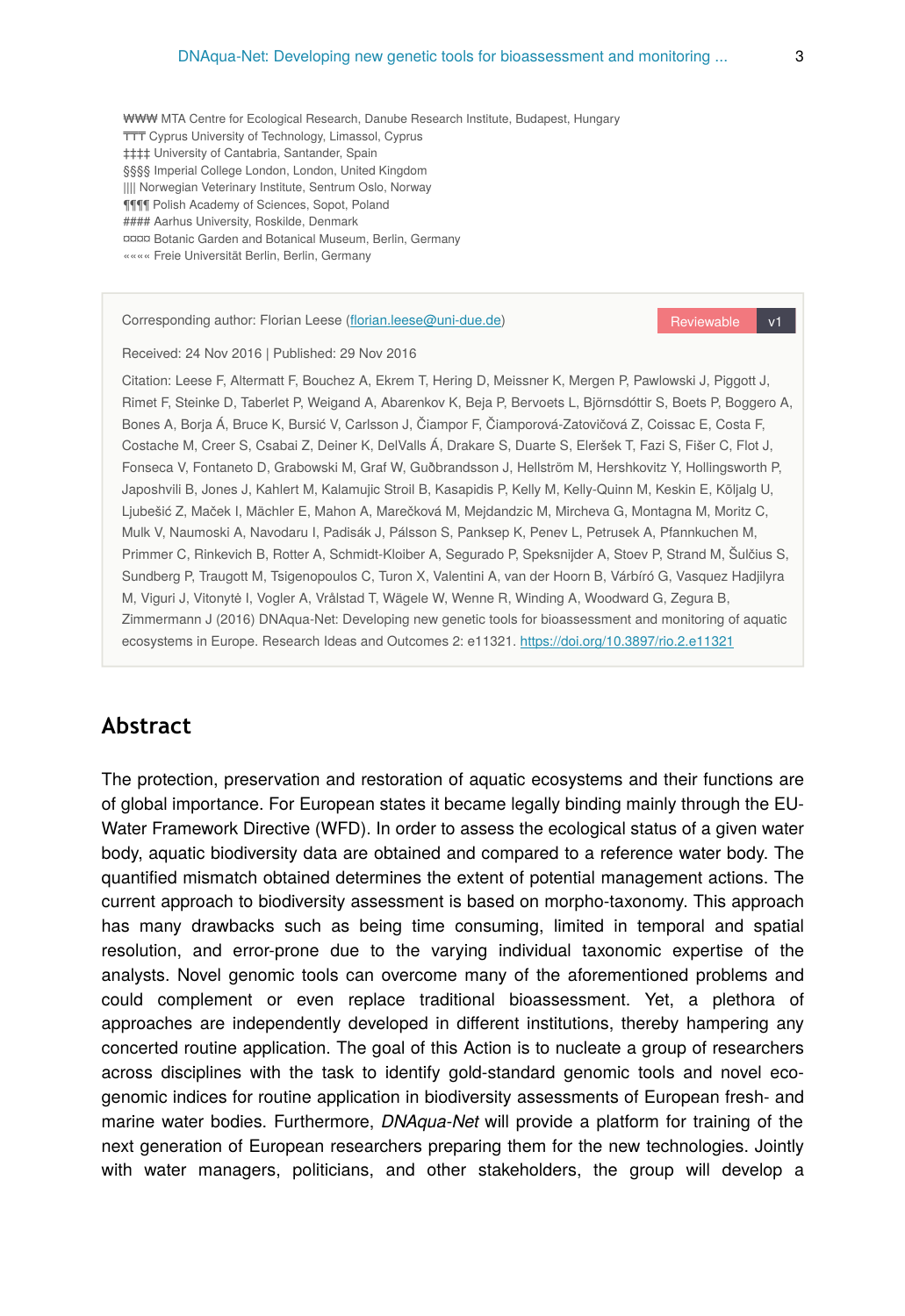conceptual framework for the standard application of eco-genomic tools as part of legally binding assessments.

# **1. Science and Technology Excellence of the Project**

## **1.1. Challenge**

#### **1.1.1. Description of the Challenge (Main Aim)**

This Action aims to advance the application of DNA-based tools and develop a roadmap to include them in the standardised ecological assessment of aquatic ecosystems in Europe and beyond, thereby optimising environmental management and improving nature conservation. Optimal environmental management is crucial, because aquatic ecosystems provide essential services ranging from clean water and filtration of pollutants to nutrient cycling, with direct impact on human society. However, land-use change, pollution, and the effects of climate change are impacting rivers, lakes, transitional and costal ecosystems and have severely degraded natural resources with negative consequences for human society. As a consequence, in 2000, the European Union implemented the Water Framework Directive (WFD) (Directive 2000/60/EC), a strict legislation to counteract degradation, initiate restoration, and manage aquatic ecosystems. The main aim of the WFD is to at least reach a good status/potential of all surface waters. The ecological status, as a main component of the overall status, is assessed through the comparison of biological quality elements (BQEs) of a given water body to undisturbed reference conditions. In four adaptive management cycles, deteriorated water bodies are identified and restored; research groups and a wide range of stakeholders are involved in the process. Although many surface waters have improved their ecological status it becomes obvious that the ambitious goals of the WFD will not be met (European Commission 2012, EEA 2012).

Although established, the bioassessment methodologies of the WFD are still intensively debated. From an application point of view, main problems associated with assessments include the variability, subjectivity and thus reliability of results, high monitoring costs, and the long time span required for sample processing; in concert these problems often allow for just one or two monitoring events per six-year management cycle (Hering et al. 2010). From a scientific point of view, the monitoring approaches - largely relying on manual sorting of specimens and visual identification - could be done in a smarter, more effective, more reliable, and integrative way: DNA barcoding has been proposed as a method to identify species and assess their diversity globally using standardised genetic markers (Hebert et al. 2003). DNA barcoding uses short standardised gene fragments of organisms allowing an unequivocal assignment to species level based on sequence data. Novel DNAbased approaches currently emerge, possibly acting as a "game-changer" in environmental diagnostics and bioassessments by providing high-resolution pictures of biodiversity from micro to macro scales. They inform on assemblage composition and biological processes in short time and a highly standardised manner. The development of new environmental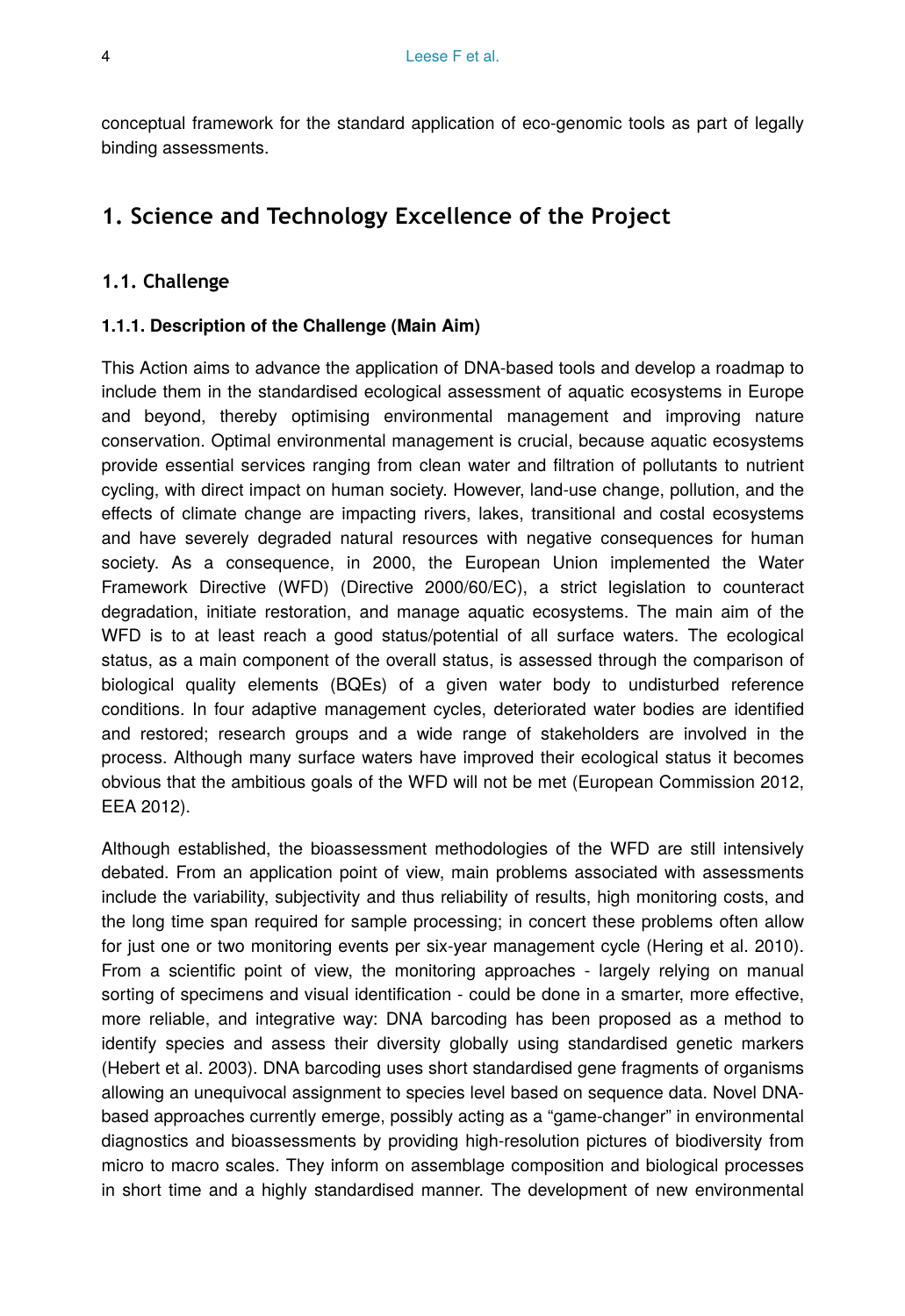diagnostic techniques have been enhanced through i) the presence of standardised DNAbarcode libraries generated by the international Barcode of Life project (iBOL) and its associated and validated reference data bases (BOLD, [http://www.boldsystems.org;](http://www.boldsystems.org/) GenBank/EMBL) and ii) the development of new high-throughput sequencing (HTS) technologies. With these resources, multiple environmental samples can be analysed within few days, yielding hundreds of millions of sequences from the organisms whose DNA is found in the sample.

While organisms sampled with traditional methods can be analysed in bulk, i.e. together after homogenization of tissue, there are also other approaches that make use of DNA that is present in water, sediments, or biofilms. This 'environmental DNA' (eDNA) can be actively captured using various molecular methods, and subsequently analysed (Herder et al. 2014). The combined eDNA metabarcoding approach thus provides information not only on the targeted species but also on the entire biodiversity of micro-, meio- and macroorganisms living in an aquatic environment. The technique can inform on the presence and abundance of invasive species in an ecosystem and thus act as an early warning system for management (Darling and Mahon 2011). In addition, novel methods sampling only water are far less invasive compared to traditional techniques.

Technological developments of genomic tools are progressing rapidly (e.g. Bourlat et al. 2013), yet there remain numerous challenges before routine application of the techniques can be applied in standardised environmental monitoring under European legislation:

#### *Challenge 1: Sampling protocols*

Different protocols have been applied to collect the material for bioassessments. The methods comprise: (1) the WFD sampling method (multi-habitat sampling and sorting of specimens (Birk et al. 2012), (2) blending representative subsamples of unsorted bulk samples, or (3) use of sediments as input or simply using filtering of water for eDNA screens. The specific protocols for these techniques differ substantially among laboratories. Therefore, a key challenge is to determine sampling methods that ensure contaminationfree and comparable data.

#### *Challenge 2: DNA barcode references & choice of molecular biomarkers*

The ultimate backbone of all molecular bioassessment protocols is the availability of a biomarker that allows the unequivocal identification of species. These markers are typically called "DNA barcodes". For animals, the mitochondrial cytochrome c oxidase I gene (COI) is usually employed. For bacteria and protists a fragment of the ribosomal genes is targeted, while for algae and plants chloroplast coding genes are preferentially used. To date, no European DNA barcode reference database for aquatic indicators exists. This, however, is pivotal to address the WFD challenges. While many national barcoding campaigns have contributed substantial amounts of sequence data, the coverage is fragmented, incomplete and disconnected from autecological trait databases. Moreover, valid and curated DNA barcode libraries are essential to precisely identify the taxa with DNA based methods. While the use of different biomarkers for various taxonomic groups is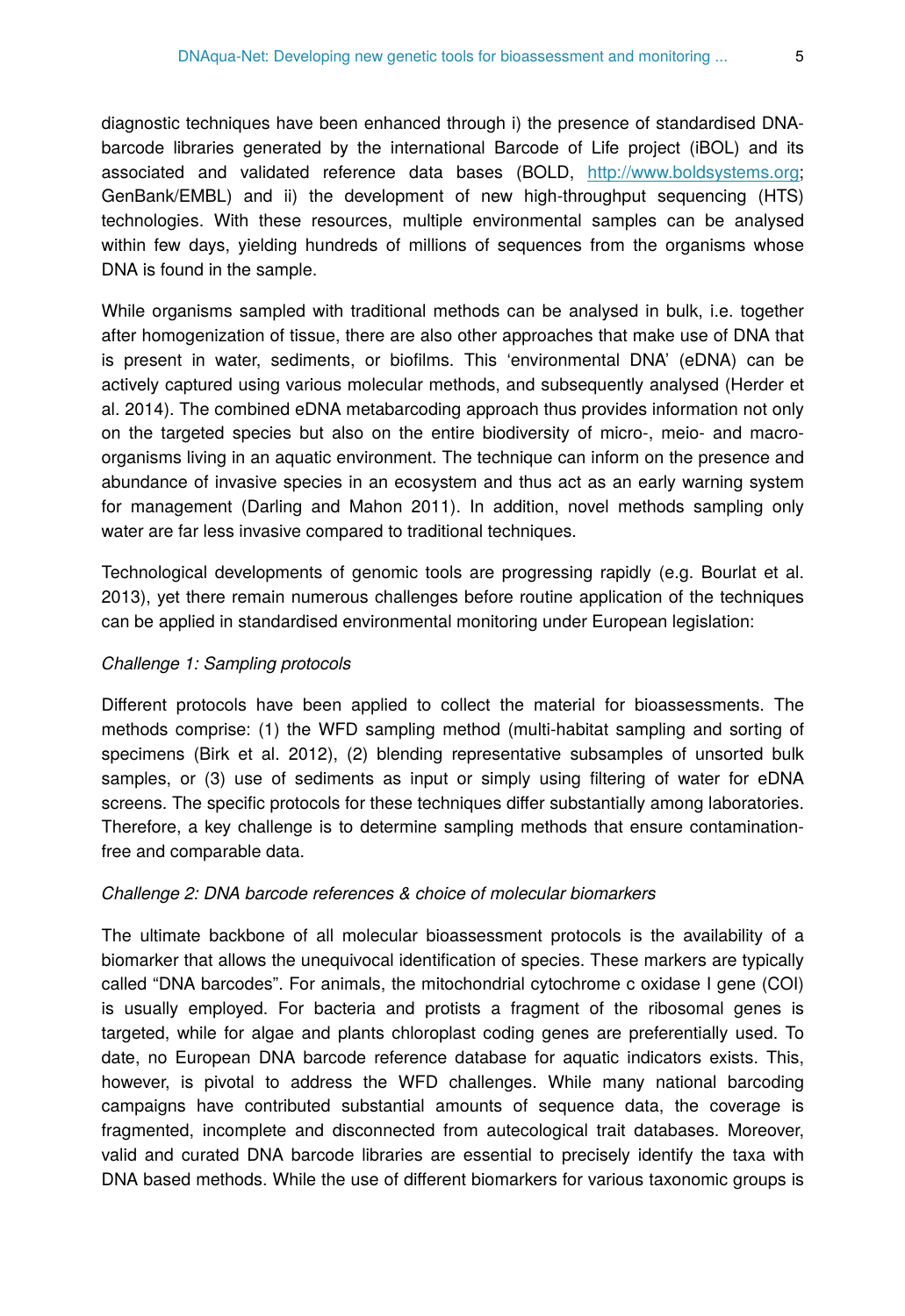important to obtain species level data, there is no general consensus on which amplification primers and protocols should be used to obtain optimal results for HTS. Those may be taxon and region specific and differ according to the aim of the study. For eDNA, species specific markers are needed, whereas for metabarcoding we need universal primers that capture biodiversity as a whole. These protocols will require mutual agreement on standard biomarkers and probes to ensure consistency of results.

#### *Challenge 3: Sequencing platforms*

Traditionally, the chain-termination Sanger sequencing method has been the method of choice for DNA barcoding and it is still applied in several bioassessment protocols. However, while Sanger sequencing delivers long high-quality reads and is still the standard for generating reference libraries, the drawback is that only single specimens can be processed and that per-sequence costs are high. This makes the method impracticable for high-throughput analysis, as costs are up to 3.4 times higher in comparison with the traditional morphotaxonomic assessment approach (Stein et al. 2014) and in particular very time consuming. Therefore, current solutions focus mainly on HTS platforms such as Illumina, Ion Torrent, 454 etc. (see van Dijk et al. 2014). While the emergence of new HTS technologies provides many advantages, a major challenge is standardisation of protocols across platforms and time. New DNA-based solutions to biomonitoring will have to ensure that technical biases (changes in platform architecture, chemistry) do not result in altered data quality that would jeopardise comparisons across different points in time.

#### *Challenge 4: Data analysis and storage*

While every Sanger DNA barcode sequence is processed at a time by a researcher, novel HTS technologies do not allow for this level of control given that hundreds of millions of reads have to be analysed. Many different software modules and complete pipelines have been developed to perform this task automatically. However, sensitivity e.g. to the detection of sequencing errors, chimeras, or the capability of clustering sequences into distinct Operational Taxonomic Units (OTUs) varies considerably. Furthermore, monitoring based on DNA-data will generate petabytes of data that need to be stored in centralised, distributed, or semi-centralised mixed infrastructures. Thus, for routine biomonitoring a major challenge will be to identify a best-practice standard work flow to generate comparable data across monitoring intervals while ensuring long-term storage of the resulting data volume and access to High Performance Computing facilities (HPC) to perform its analysis. It is envisaged that collaborations with the European Strategy Forum on Research Infrastructure (ESFRI) and their activities such as the Partnership for Advanced Computing in Europe (PRACE, [http://](http://www.eudat.eu/)www.prace-ri.eu) and EUDAT (http:// [www.eudat.eu](http://www.eudat.eu/)) will contribute to overcome this challenge.

#### *Challenge 5: Generating novel ecogenomic indices*

A central advantage of the HTS eDNA approach is that it provides information about the overall biodiversity, including small-sized organisms and cryptic species that cannot be recognised morphologically. This enormously increases the range of potential bioindicators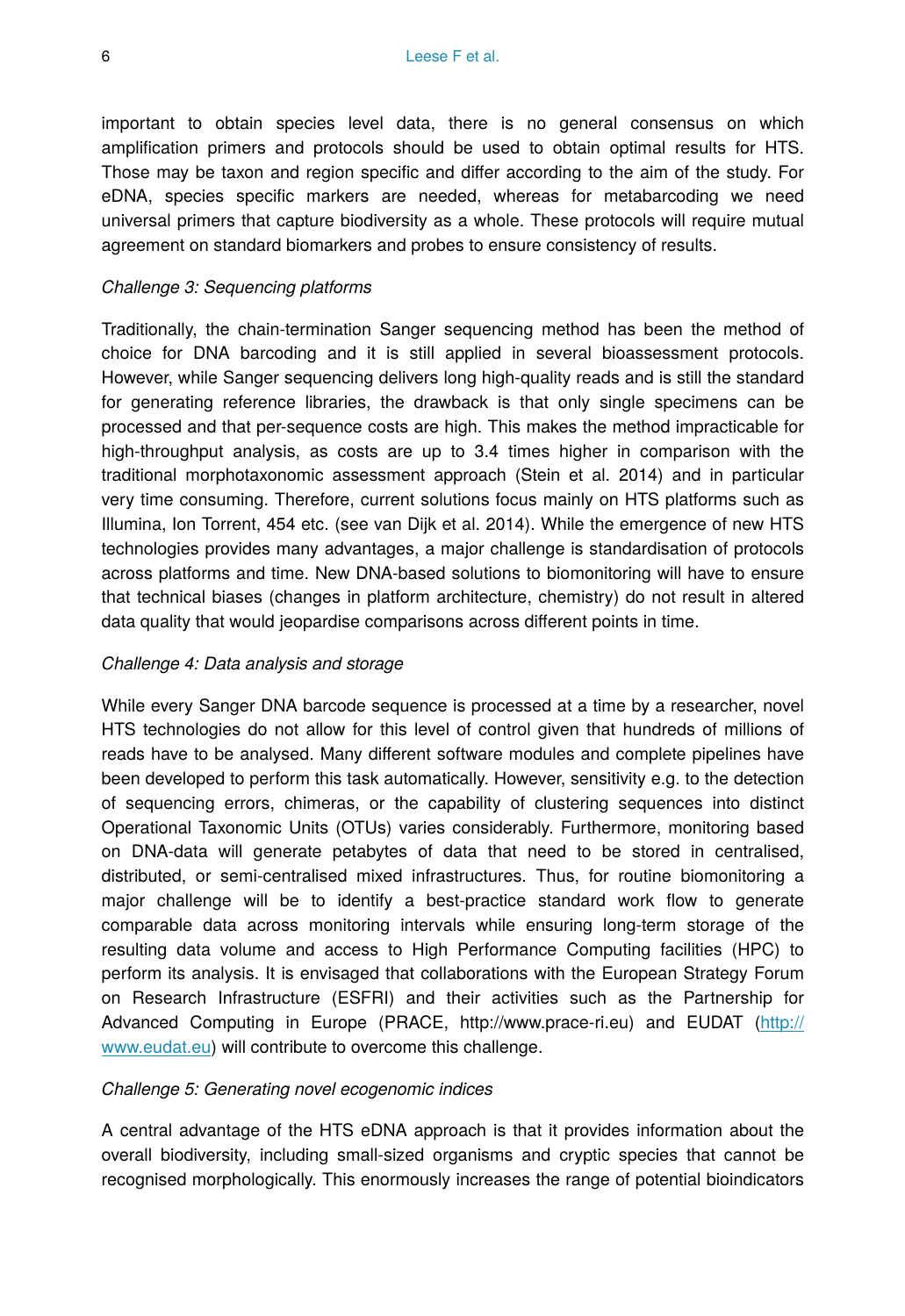compared to the traditional methods that are currently limited to few specific taxonomic groups such as fish, selected macroinvertebrates, and diatoms. However, little is known about the ecology of many genetically recognised species and therefore their use as bioindicators is currently limited. To overcome this problem novel ecogenomic indices based on eDNA data shall be introduced. General acceptance of such indices for bioassessment and biomonitoring will require extensive validation studies in various habitats in different European countries. Conversion and calibration with traditional methods are therefore required to allow the continuation of existing time series.

## *Challenge 6: Implementation of metabarcoding and eDNA methods into biomonitoring protocols and eventually into current legislation*

Possibly the greatest transdisciplinary challenge in the context of this topic is to establish a framework for implementation of new methods into legislation and to involve expert committees from other disciplines involved in the WFD regulations and policy makers from the start. The current implementation plan of the WFD runs until 2027. Nevertheless, the application of genetic methods especially concerning the eDNA detection of invasive and endangered species has started already in some European countries. Therefore, there is a need for rapid Action to standardise these methods and to ensure their accuracy and efficiency so they can also be used with a broader scope in mind.

In summary, this Action will establish a framework for aquatic ecosystem assessment that uses novel genomic methods for environmental diagnostics. DNAqua-Net will bring together researchers across disciplines to identify good-practice procedures for routine applications of genomic tools and to develop novel eco-genomic indices for assessment of European water bodies. It will also provide a foundation for subsequent collaborations in the context of environmental management.

#### **1.1.2. Relevance and Timeliness**

This Action is timely for the following reasons: 1) More efficient tools are urgently needed in the context of the WFD to improve environmental management, and 2) Europe should establish itself as the global leader in environmental genomic techniques.

Coordinated strategies to counteract environmental degradation are essential for Europe and at a global scale. In order to achieve this goal a global network is needed that can assess the effects of different rehabilitation and management programs using fast, cheap, and reliable tools. With the emergence of new DNA-based techniques such as metabarcoding and eDNA screens, such tools are increasingly available. More importantly, they can be easily standardised and compared with ongoing traditional assessment routines. Thus, complementing ongoing environmental assessment programs with such tools to counteract biodiversity loss is of utmost relevance. This has already been realized by the US Environmental Protection Agency (EPA), which has implemented a roadmap for the inclusion of DNA-based methods in water quality assessments since 2011 ([http://](http://www.epa.gov/eerd/research/dnabarcoding.html) [www.epa.gov/eerd/research/dnabarcoding.html](http://www.epa.gov/eerd/research/dnabarcoding.html)). However, focus was primarily on traditional Sanger sequencing based assessment methodology (Stein et al. 2014).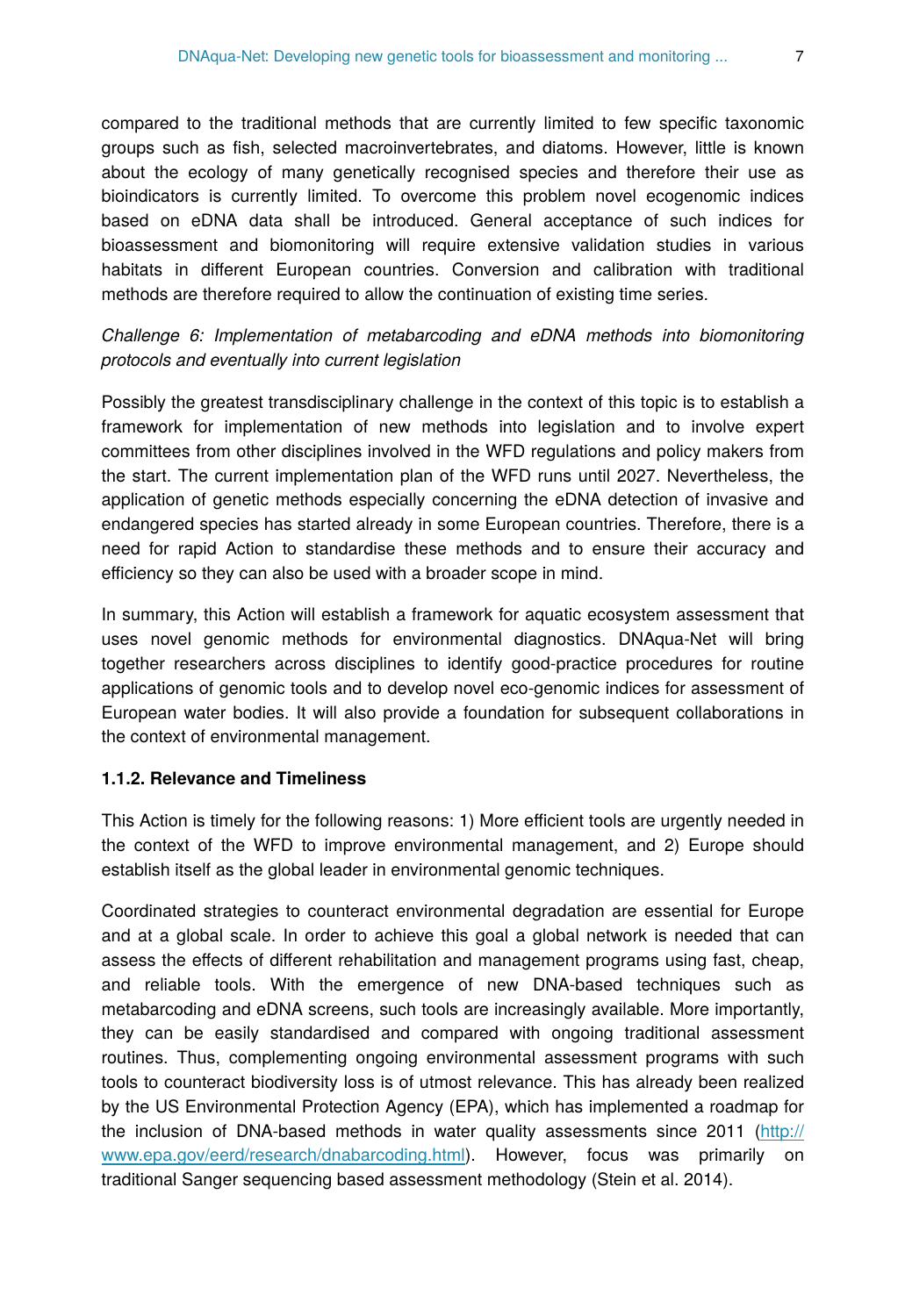## **1.2. Objectives**

#### **1.2.1. Research Coordination Objectives**

*DNAqua-Net* has a pan-European focus on fresh- and marine waters and connects to International Partner Countries (IPCs) and Near Neighbour Countries (NNCs) to achieve the following Research Coordination Objectives:

> 1) *Nucleating existing knowledge*. For some of the research challenges there are already possible solutions being tested in individual labs. The first objective of *DNAqua-Net* is to provide a platform for coordinated discussions about goodpractice examples.

> 2) *Method comparison*: Through the network, a standardised comparison between different methodological approaches, as well as between classical and DNAbased methods will be performed to evaluate and quantify the innovation potential for bioassessment.

> 3) *DNA barcoding reference data bases at the European level*: Current data bases are lacking many indicator taxa. Thus, there is a need to identify gaps through a Europe-wide data comparison.

> 4) *Bridging gaps between disciplines*. *DNAqua-Net* will connect researchers involved in the development and application of the traditional aquatic assessment methods with researchers applying DNA-based tools to discuss gaps and solutions for a novel bioassessment and monitoring system ("WFD 2.0").

> 5) *Dissemination of research*. Information on the potential and pitfalls of the different techniques will be disseminated as Standard Operational Procedures (SOPs) or good-practice strategies to research communities, stakeholders and the public. The task will be addressed by individual Working Groups (WGs) and will find entry into open access review/opinion papers and guidelines for stakeholders that are published during and beyond the timeframe of the Action.

> 6) *Data-storage and HPC concept*. The problem of Big Data analysis and storage for genomic bioassessments is apparent. DNAqua-Net will develop guidelines for HPC data analysis as well as long-term handling and accessibility of these data.

> 7) *Input for future market applications*. The project will contribute to economic development by providing opportunities to create new start-ups specialised in ecogenomic analyses and by developing new capacities in existing environmental agencies and consulting companies.

## **1.2.1. Capacity-building Objectives**

*DNAqua-Net* seeks to drive both scientific progress and technological innovation in this highly relevant field of research through the following Capacity-building Objectives: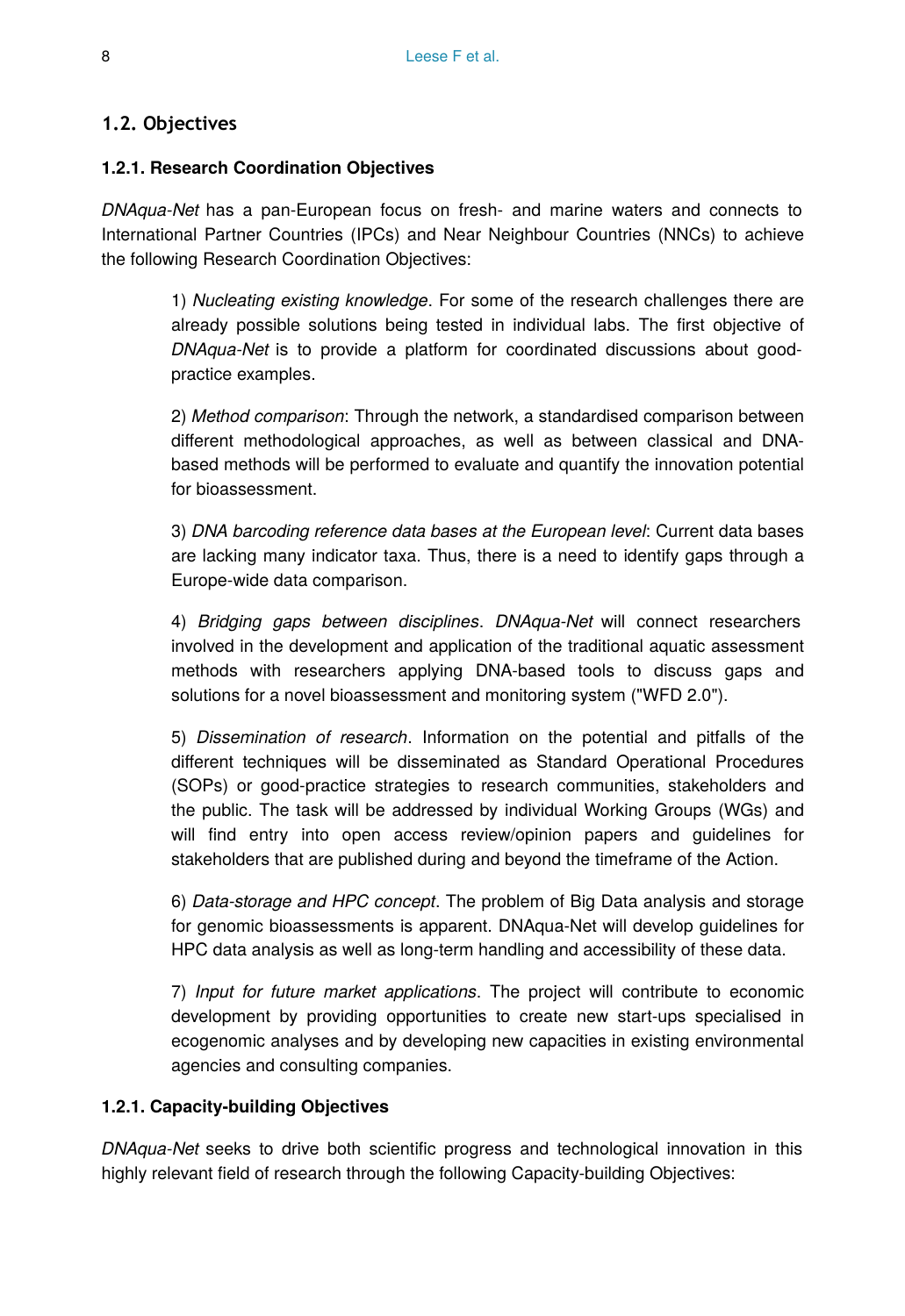1) Fostering knowledge exchange in the emerging field of ecogenomic bioassessment.

2) Connecting researchers and stakeholders involved in current bioassessment procedures with researchers developing novel genomic techniques.

3) Establishing a platform including a web-based system to inform stakeholders about the new techniques and gold-standard approaches for their application.

4) Facilitate access to workshops, Short-Term Scientific Missions (STSMs), and conferences especially for Early Career Investigators (ECIs), under-represented gender, and participants from countries with less developed structures for genomic analyses through the Action's budget.

5) Inclusion across EU-countries: *DNAqua-Net* actively involves institutions from new EU-13 and old member states already from the stage of application (proposers from 8 old and 4 new EU-13 member states).

#### **1.3 Progress beyond the state-of-the-art and Innovation Potential**

#### **1.3.1. Description of the state-of-the-art**

Different biomarkers have been accepted as DNA barcodes for animals (Hebert et al. 2003), plants, fungi, and protists. Major efforts have been made through international (cBOL, iBOL) and national (e.g. SwissBOL, GBOL, BeBOL, FinBOL, NORBOL, NBOL, see references) campaigns to collect data on species barcodes. The data are centrally stored in the Barcode of Life database (BOLD, [http://www.boldsystems.org](http://www.boldsystems.org/)) and are accessible by both researchers and managers. They provide the reference when sequencing environmental samples and assigning these to known taxa.

The applications of DNA barcoding in ecology range from species detection to biodiversity assessments and the analyses of species interactions. A particular effort has been made to use eDNA for genetic monitoring of invasive and endangered species (Darling and Mahon 2011). Many studies analyse the preservation and dispersal of DNA in aquatic ecosystems (Deiner and Altermatt 2014). Other experimental studies focus on genetic analysis of bulk samples of macro-invertebrates used as bioindicators for water quality (Carew et al. 2013). Recently, some studies also tested the possibility to infer the biotic indices directly from metabarcoding data (Visco et al. 2015). In parallel, a large number of HTS-based metabarcoding studies explore the unknown biodiversity of small-size organisms in marine and freshwater ecosystems (Vargas et al. 2015).

From the perspective of bioassessment and biomonitoring, the two main directions of eDNA research are the detection of targeted species and the assessment of diversity of particular bioindicator taxa. While the first line of research is mainly based on Polymerase Chain Reactions (PCR) or real-time and digital droplet PCR analyses (Hindson et al. 2013), bioassessment studies benefit immensely from the rapid technological revolution of DNA sequencing technologies. Paralleled by a drastic drop in price and a spectacular increase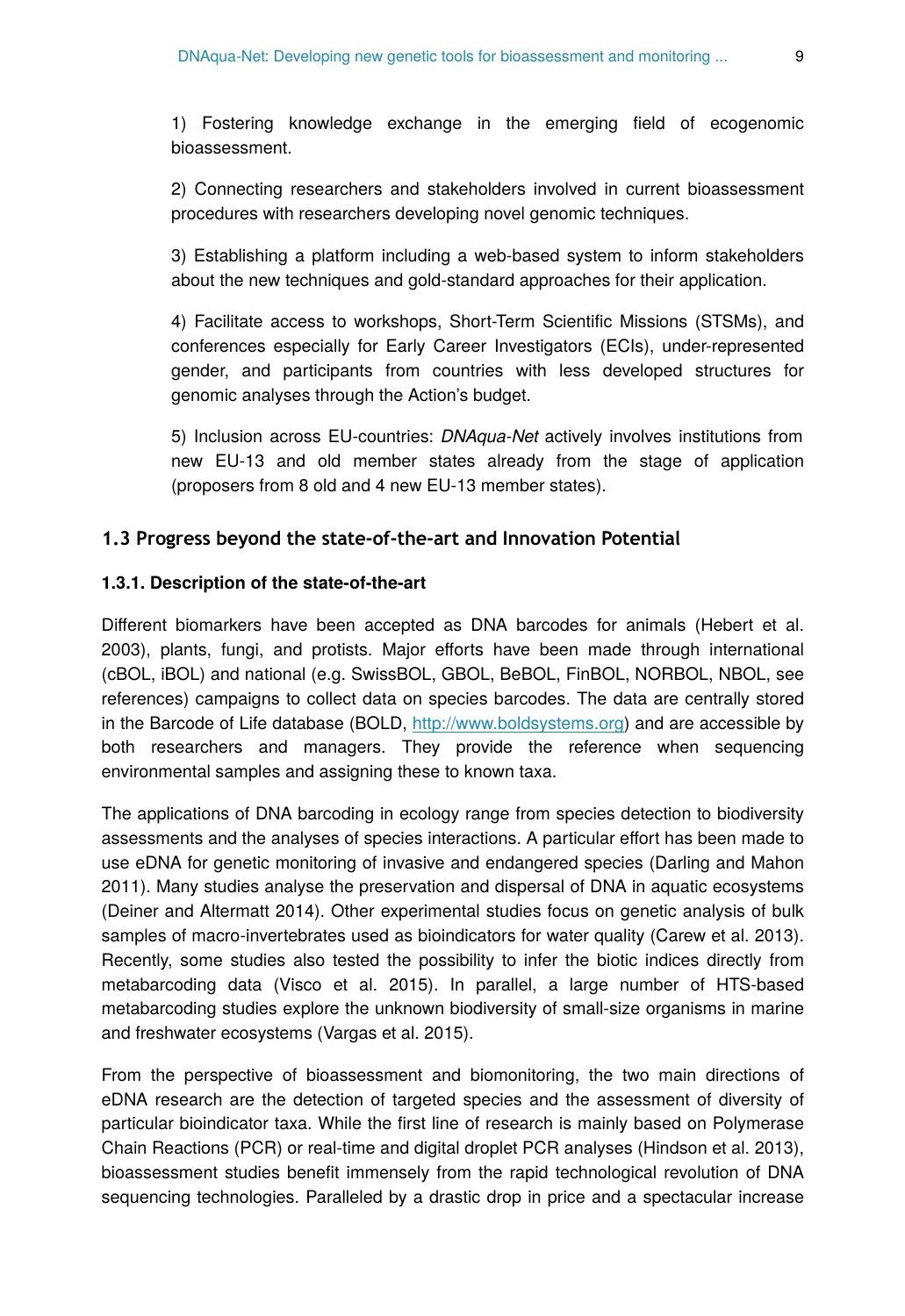of capacities, HTS techniques offer opportunities to complement or even replace traditional identification techniques applied in ecology. While many publications highlight the importance of including such tools into current assessment programs, until now there has not been any direct implementation plan neither on a national nor on an international level in the EU.

## **1.3.2. Progress beyond the state-of-the-art**

DNA-based methods have the potential to fundamentally improve biomonitoring and thus nature conservation. However, prior to the concerted implementation of the technology in ecological assessment (Challenge 6) there needs to be a central agreement on workflows, ranging from sampling and lab protocols to the calculation of biotic indices with highly standardised bioinformatics pipelines (Challenges 1-5). To this end, this Action network will bring together leading scientists representing both the innovative and more traditional monitoring approaches for a dialogue on how to standardise and further improve the innovative technology and to discuss a conceptual framework for its implementation in biomonitoring. It will act as a "think-tank" catalysing dialogue on the scientific basis of the rapidly advancing technology through meetings, a communication platform, opinion and review papers, and STSMs. STSMs will allow lab visits between EU-countries, with a particular emphasis on connecting new and old EU member states and on providing opportunities to test methods through available funds of national projects.

## **1.3.3. Innovation in tackling the Challenge**

In the light of aforementioned challenges, such as the gaps between the emerging potential of new HTS technologies and lack of their wide application, *DNAqua-Net* is innovative and timely, as it seeks to combine the largely disconnected knowledge among institutions to identify good-practice protocols for environmental monitoring. Benefits of this project go far beyond academic results: A main scientific innovation of *DNAqua-Net* will be the modification of existing biotic indices to fit the specificity of eDNA data and the development of new eco-genomic indices for ecosystem assessment. This process will require a set of new molecular and analytic tools to acquire and analyse the genetic data. The conceptual development is part of this Action. Furthermore, through intensified collaboration and a central access point and portal, *DNAqua-Net* will specifically advance DNA-barcode reference library compilation by identifying and closing existing gaps across countries. Thereby, *DNAqua-Net* will contribute to ongoing large-scale DNA barcoding initiatives that compile databases serving as backbone for eDNA/metabarcoding analyses.

Another key innovation of *DNAqua-Net* is the connection of molecular ecologists with researchers involved in traditional bioassessment as well as with stakeholders on a European scale and beyond. Through this, the Action will identify a process how to "translate" traditional and DNA-based bioassessment results into each other and how to implement the new methods into practical biomonitoring encompassing the best approaches of both. It will further initiate pilot applications. The Action network will provide training, guidance, and intercalibrated protocols on how to apply novel and fast ecogenomic indices (or markers) in bioassessments to reliably identify and quantify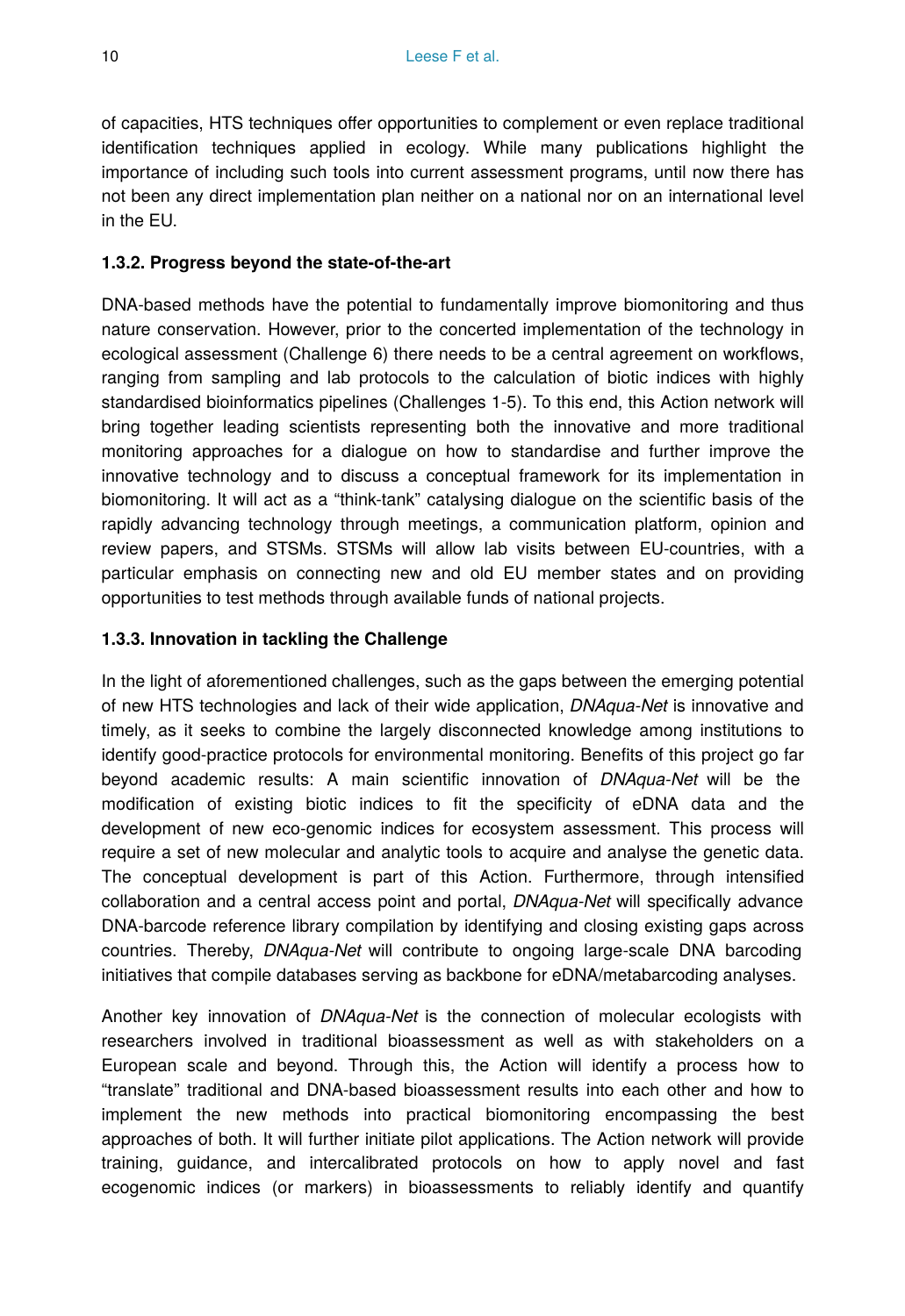environmental degradation and thus help natural resource management programs. Therefore, *DNAqua-Net* has direct and significant implications for societal policy because management decisions as well as conservation and restoration plans can be based upon and monitored using highly standardised and much more comprehensive data on aquatic biota and associated functions.

## **1.4. Added Value of the networking**

#### **1.4.1. In relation to the Challenge**

In the EU, water quality assessment is a mandatory pan-European challenge regulated by different Directives (e.g. Water Framework Directive 2000/60/EC, Habitats Directive 92/43/ EEC, Marine Strategy Framework Directive 2008/56/EC). To fulfil the demands of the Directives, networks of ecologists, water managers, and policy makers have developed strict implementation plans. The added value of this Action is to initiate a pan-European network of researchers using DNA-based methods applied to water quality assessment and link this new network to existing ones. The specific value of *DNAqua-Net* is thus that it brings together molecular biologists, taxonomists, ecologists with water managers, policy makers, economy, and stakeholders. Direct communication is absolutely essential to integrate available knowledge on field/lab protocols, bioinformatics analysis, biomarkers, indices, and sequencing platforms used (Challenges 2-5) and pull together information on DNA barcodes of relevant indicator taxa (Challenge 1). Furthermore, this Action will stimulate long-term research and technological development. Within the context of the WFD, the network will lead to faster adoption of standardised protocols in the implementation of River Basin Management Plans and lead to considerable gains in management efficiency (Challenge 6). Further, the results of this Action will be of utmost relevance for other Directives involved in the management of biodiversity (e.g. Bird Directive 2009/47/EC and 79/409/EEC, the Groundwater Directive 2006/118/EC and in the context of the development of a new Soil Directive for the EU). Ultimately, DNA-based techniques developed through the Action network have the clear potential to provide more cost efficient and rapid tools to assess the effect of costly restoration and conservation programs.

#### **1.4.2. In relation to existing efforts at European and/or international Level**

This Action will move forward the existing pan-European efforts to develop an EU-wide strategy for the improvement of biomonitoring. At present, national and international Barcoding initiatives are compiling lists of their respective national inventories of organisms (see above and references). There are, however, only limited efforts to specifically focus on the target taxa needed to address the WFD challenges, such as diatoms or benthic invertebrates. Here, networking through this Action will bridge the gap by comparing the national operational taxa lists for WFD monitoring to the available barcode databases. Specifically, the species not represented in the databases shall be obtained and studied. This research objective connects to national Barcode projects, the international BOLD reference library, as well as several prominent EU-wide Earth observation programes (e.g. Natura 2000, LTER-Europe, EU-BON) and thus creates synergies between these and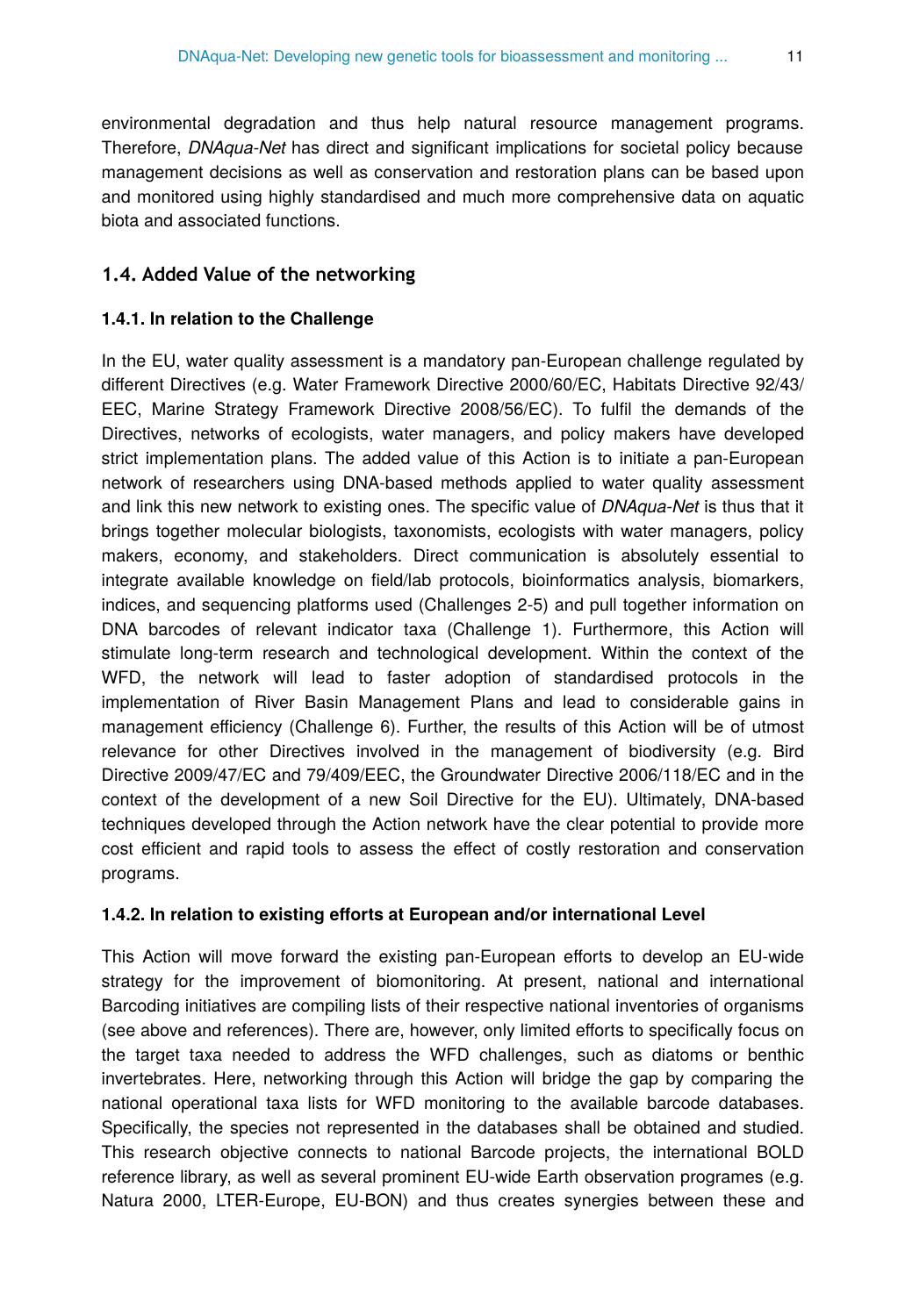*DNAqua-Net*. None of the aforementioned programs uses DNA-based methods to evaluate the quality of Europe's waters. Through networking inside *DNAqua-Net* as well as linking to other networks, this Action will address novel and highly relevant topics going far beyond current European or international programs.

# **2. Impact**

## **2.1. Expected Impact**

## **2.1.1. Short-term and long-term scientific, technological, and/or socioeconomic Impacts**

The overarching objective of DNAqua-Net is to establish a cross-discipline, international network of scientists, managers, governmental institutions, manufacturers, and emerging service providers to identify major challenges in DNA-based bioassessment and provide standardised best-practice solutions to those.

## *Short-term impacts*

Short-term scientific impacts are i) the harmonisation of existing knowledge and an advancement of DNA-based monitoring techniques, connecting research institutions (particularly in new and old EU countries), ii) the advancement of DNA barcoding projects and campaigns in order to complete existing reference databases, iii) provision in training for HTS methods, and iv) the initiation of national pilot projects parallel to traditionally performed assessments to compare performance and to guide further scientific and technological development.

Technological impacts lie in the dissemination of new lab protocols and bioinformatics tools to analyse HTS metabarcoding data across working groups / member states.

Short-term socioeconomic impacts will likely be the encouragement of manufacturers to provide adequate tools and the emergence of start-ups providing ecogenomic services for ecological assessment (biomonitoring). *DNAqua-Net* will also involve amateur taxonomists in the process of collecting and determining samples for the reference barcode library. In addition, the general public will be involved in the dissemination of the results of the Action network to raise awareness of water quality issues. This will be done through citizen science events such as Action days at which members of *DNAqua-Net* show how the new assessment methods work in real world scenarios.

## *Long-term impacts*

Given the recent technological advancement of DNA-based methods it is expected that these techniques will gradually replace traditional field and lab procedures in bioassessment over the coming ten to fifteen years. In the EU, DNA-based aquatic ecosystem monitoring for the WFD is likely to advance most rapidly, due to the existing well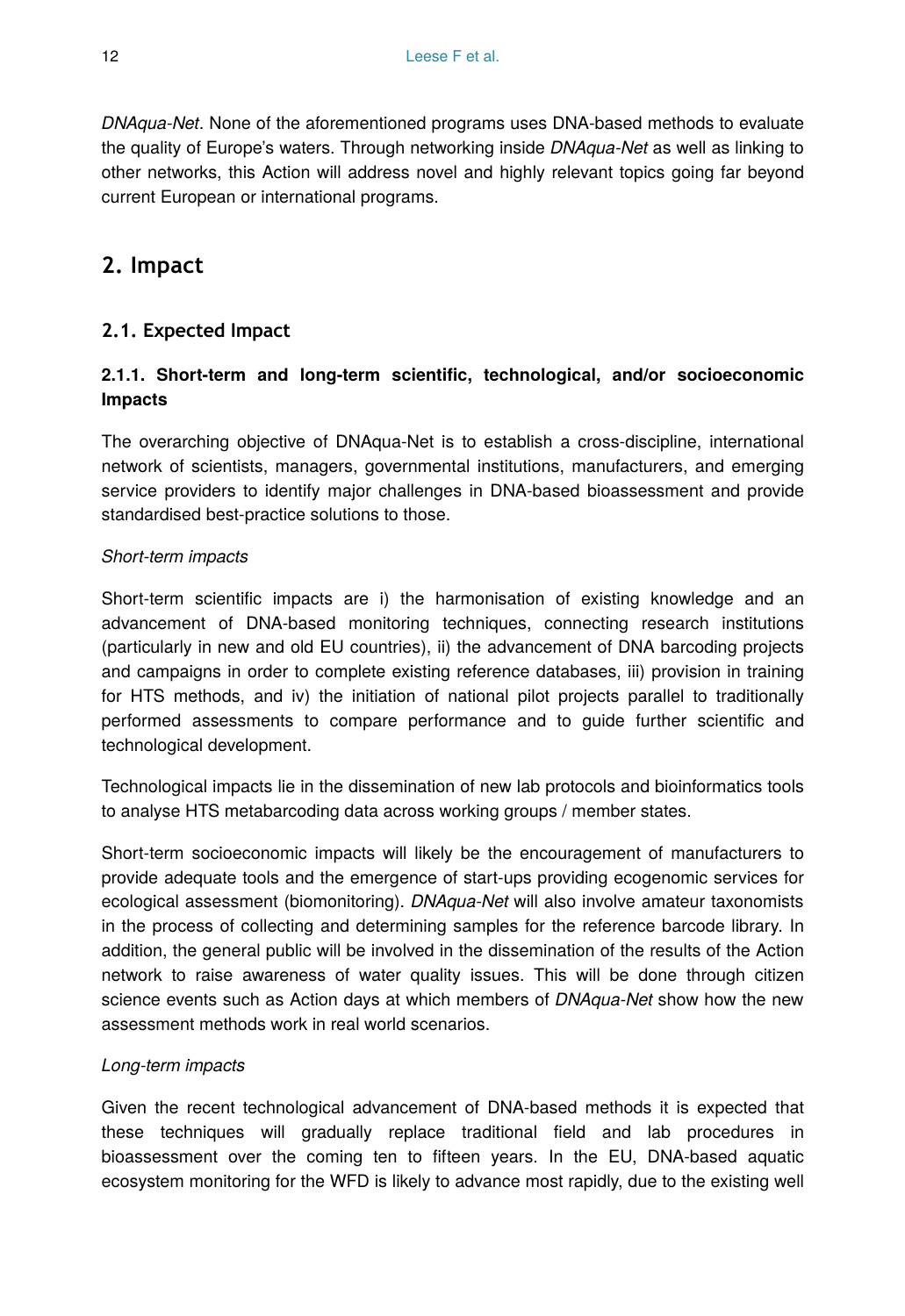developed infrastructure of monitoring networks (e.g. more than 100,000 sampling stations for rivers alone but also for lakes, transitional and coastal ecosystems). Replacing traditional labour intensive sampling, sorting, and identification with more reliable and eventually also cheaper methods will (i) greatly enhance the quality of data used for decision making in the protection of aquatic resources and (ii) save considerable public resources. By providing a forum for scientific discourse, DNAqua-Net also sets the stage for long-term international transdisciplinary collaborations that will result in joint research proposals that could not have been initiated without this Action. Therefore, the outcomes of this Action will endure beyond the proposal's four-year period. Further long-term impacts will be the implementation of a forum connecting researchers working on the new genetic technologies with stakeholders and researchers involved in traditional bioassessment approaches. This will ensure the implementation strategy of genetic techniques becoming part of ongoing monitoring cycles of the WFD especially for the time after the current legislation frame (2000-2027), i.e. an implementation plan for a "WFD 2.0". These discussions will be in line with the EU strategy referred to in the "Blueprint to Safeguard Europe's Water Resources" (EC 2012) and it's long-term vision (until 2050). A further advantage of the formed pan-European *DNAqua-Net* scientific network is that research can be performed more cost-efficiently due to the synergies through collaborations.

The enduring impact of this Action will be the establishment of European leadership in the field of DNA-based assessment of aquatic ecosystems. Monitoring systems for rivers, lakes, transitional water and coastal ecosystems exist in most parts of the world and many countries have adopted methods comparable to the WFD. Therefore, there is substantial potential for harmonising DNA-based methods and consequently improving aquatic monitoring worldwide. If European companies and research institutions can establish themselves as leaders in this field there will be immense market opportunities to create jobs in different sectors ranging from SMEs to larger industry and academia. A vital precursor for European enterprises to gain a competitive edge in the eDNA and DNAbased bioassessment market is the set of standardised protocols envisaged in this project. The standardisation of DNA-based bioassessment will help to unify the market and increase overall market volume for manufacturers of HTS equipment and preparatory devices. The resulting specialist equipment will enable staff with minimal training to perform bioassessment tasks formerly restricted to highly qualified scientists. This will create business opportunities for start-ups and expanding opportunities for existing bioassessment SMEs. Overall, the resulting novel technologies and products have a strong potential to create new jobs for lesser qualified people while concurrently enabling highly qualified personnel to switch from routine to expert bioassessment tasks. Standardised eDNA tools will also be of utmost importance for the use in other contexts, such as i) the compilation of IUCN red lists, ii) invasive species programs, iii) food chain trackers, iv) agriculture and v) forestry (e.g. FSCs). Thus, the outcome is expected to contribute directly to nature conservation at larger scales.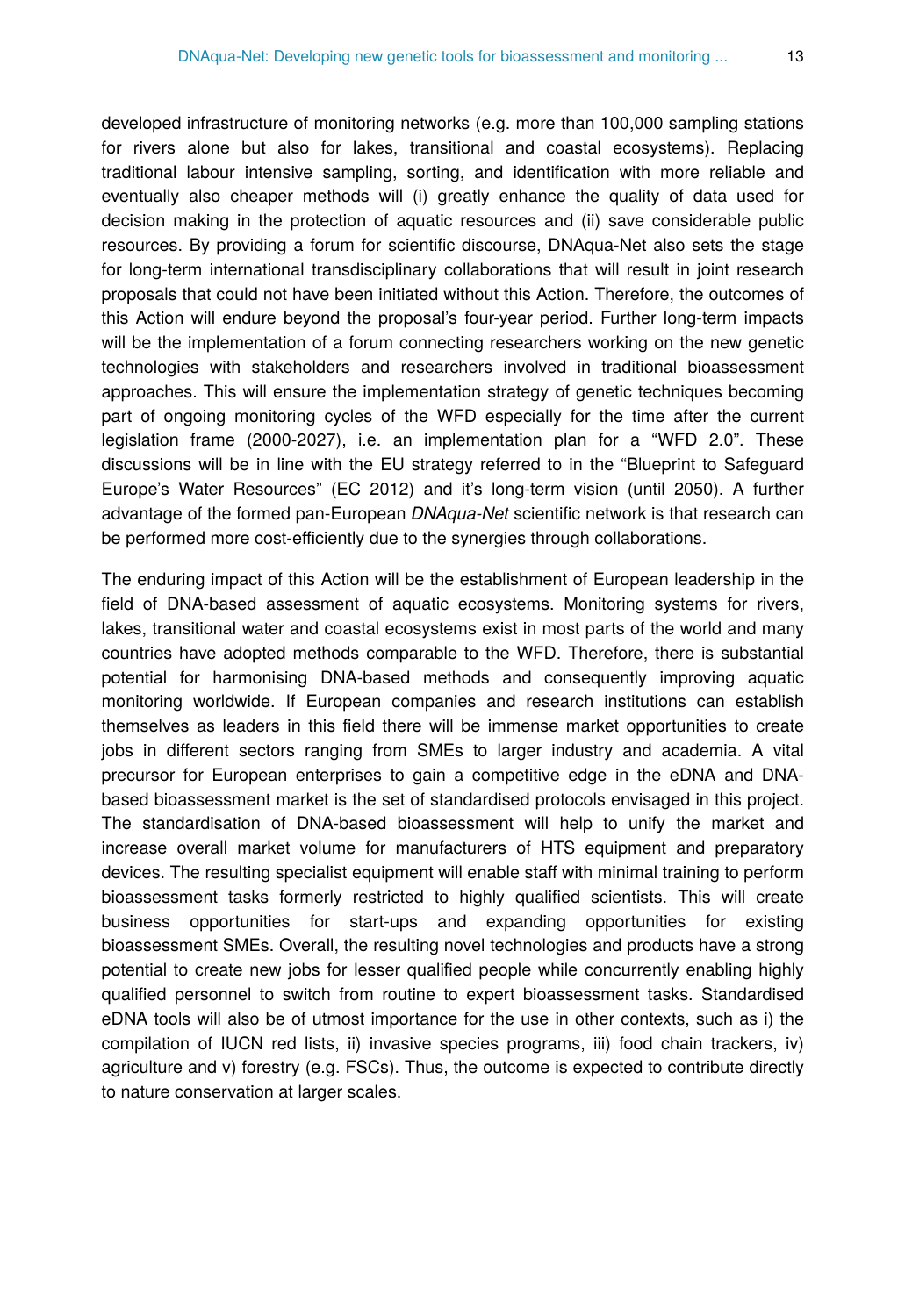## **2.2. Measures to maximise Impact**

## **2.2.1. Plan for involving the most relevant Stakeholders**

The results of the project will be of special relevance to stakeholders related to the implementation of the WFD, Habitats Directive and Marine Strategy Framework Directive (MSFD). While not all developed methods will be immediately applied on a pan-European scale, it is our aim to introduce developed protocols in the CEN standardisation process as new working item proposals (NWIP) within the duration of the project. Thus, pilot applications of this COST Action will become standardised CEN guidance which will ensure their application in the 33 CEN member and 17 associated countries in the near future. Further, many CEN standards may also be adopted as ISO standards, especially if comparable ISO guidance is not yet in place, as is the case here.

To reach these goals, the approach of *DNAqua-Net* towards stakeholder involvement is twofold: First, a cooperation in detail with a number of stakeholders representing the different levels of WFD and MSFD implementation (river basin management, marine coastal bioassessment, national and EU-wide implementation) will be initiated as part of pilot applications. Here, specific contacts have already been made with the International Water Assocation (IWA), the European Water Association (EWA) and their national branches as well as with the CEN SABE team dealing with strategic issues (i.e. Environmental Monitoring Strategy Team, ENV). Secondly, *DNAqua-Net* will involve and expand the existing range of stakeholders from EU countries and beyond through inclusive involvement and participation, which will sharpen the project's outcomes and will lay the foundation for broad application in the future.

For both, the detailed and the more general level of involvement of these partners are included:

- 1. River basin authorities, being responsible for the practical monitoring activities (including lakes, transitional and coastal waters), as well as companies and consulting agencies performing the monitoring. For the detailed level representatives of several catchments will be included, covering different regions and different levels of taxonomic knowledge.
- 2. National authorities responsible for the nation-wide coordination of monitoring programs and the data delivery to the EU. These authorities will finally be in charge to adopt new field and lab methods and to ensure the comparability of the results to previous monitoring programs. It is therefore crucial to collect their opinions and recommendations.
- 3. CEN SABE to improve exchange between science, industry, and policy communities. Involving CEN SABE ENV will encourage a more rapid uptake of the new technologies and methods in standards and ensure a better understanding of the demands of industry and end-users who have to fulfill environmental requirements.
- 4. The relevant bodies of the Common Implementation Strategy (CIS) of the WFD being responsible for the Europe-wide coordination of WFD implementation [http://](http://ec.europa.eu/environment/water/water-framework/objectives/implementation_en.htm)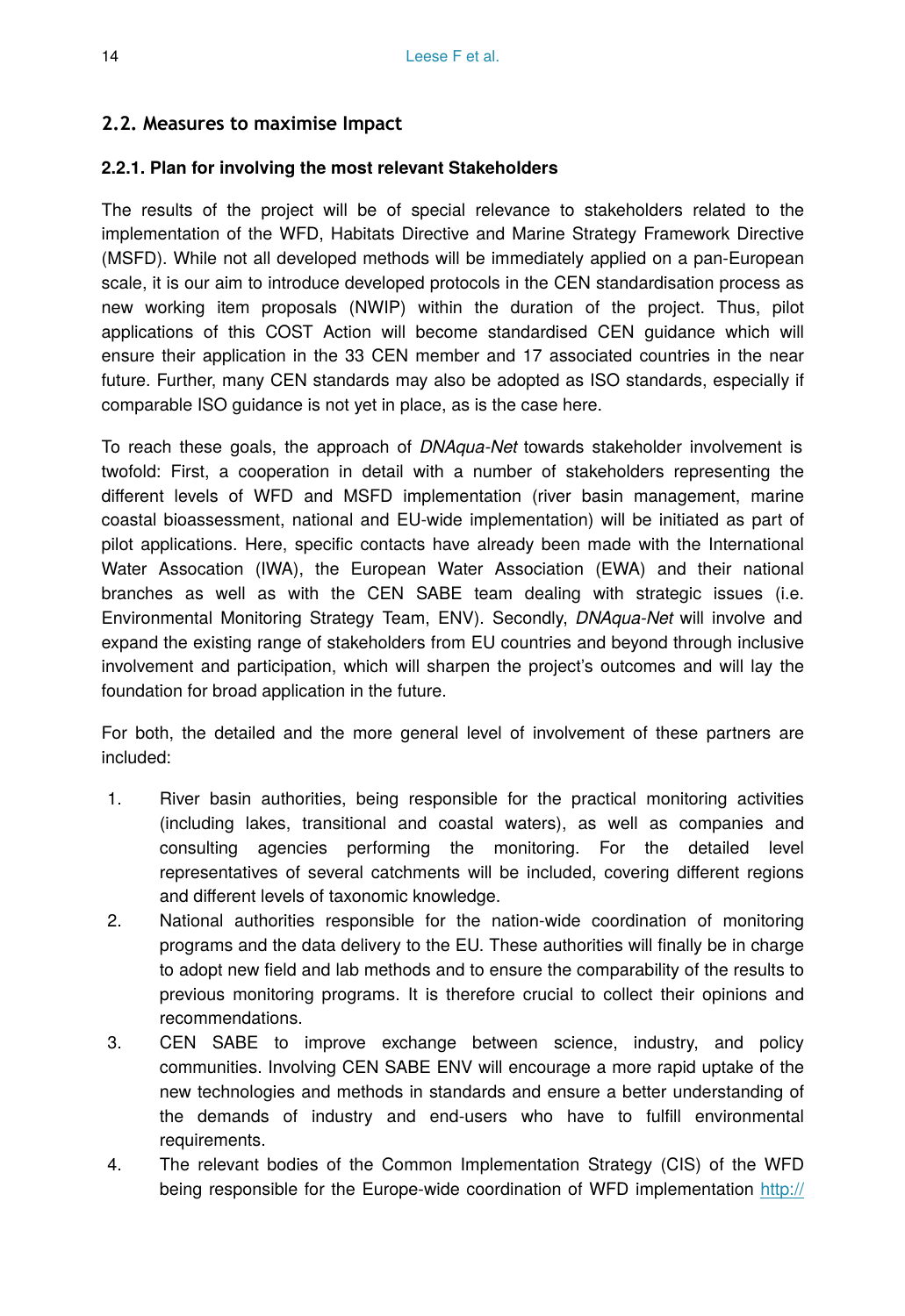#### [ec.europa.eu/environment/water/water-framework/objectives/](http://ec.europa.eu/environment/water/water-framework/objectives/implementation_en.htm)

implementation en.htm. Within the currently adopted CIS structure, the Working Group ECOSTAT is the relevant group, considered as the main Europe-wide stakeholder. Given the continuous evolvement of the CIS process, other groups might need to be included in future. ECOSTAT will primarily solve questions related to the intercalibration of assessment methods to ensure a harmonised application of monitoring throughout Europe. To involve the relevant partners internationally, EWA as well as IWA and the European Innovation Partnership on Water (EIP Water) will also be central contact points of this Action.

- 5. Certified Laboratories currently involved in monitoring water quality, providing species lists according to the WFD.
- 6. Citizens and users of water. *DNAqua-Net* will involve the public, including water companies, managers of water bodies, fisheries, and amateur taxonomists through Action days, during which sampling and analysis are demonstrated in situ to raise awareness of the necessity of ecological assessments and the power of new approaches.

From the beginning, *DNAqua-Net* actively involves many researchers of the inclusiveness target countries to achieve the Action's aim, the improvement of environmental management across Europe and beyond. Through funds specifically assigned to Early Career Researchers and underrepresented gender, *DNAqua-Net* will promote their participation in this Action.

#### **2.2.2. Dissemination and/or Exploitation Plan**

To foster collaborations and disseminate knowledge, *DNAqua-Net* will primarily make use of the Action programs. These will include about 16-24 STSMs, 4 Training Schools in HTS and bioinformatics analysis, 4 workshops, 4 annual meetings and two international conferences with invited speakers from COST member states, NNC, and IPCs. *DNAqua-Net* will make all results of WG meetings, workshops, and conferences publicly available. Aside from traditional channels (publications, web entries), the Action will actively invite stakeholders to meetings and use novel media (Blogs, Webinars, e-Learning outreach, Twitter, Facebook, Youtube) as well as the public outreach offices of the different institutions to maximize the dissemination of knowledge.

Two large high-profile conferences in the first and last year of the Action will be widely advertised. They will attract a diverse audience, including ecologists, representatives of environmental offices, and governmental agencies involved in the legislation as well as the CEOs of private companies involved in environmental monitoring. A joint organisation together with EWA or IWA is considered to maximise impact and dissemination.

Reports: The five WGs will also produce reports on specific topics (e.g. good-practice guides for different tasks) as soon as agreement has been reached. These will be disseminated online and through social media, as well as through public relation offices of institutions.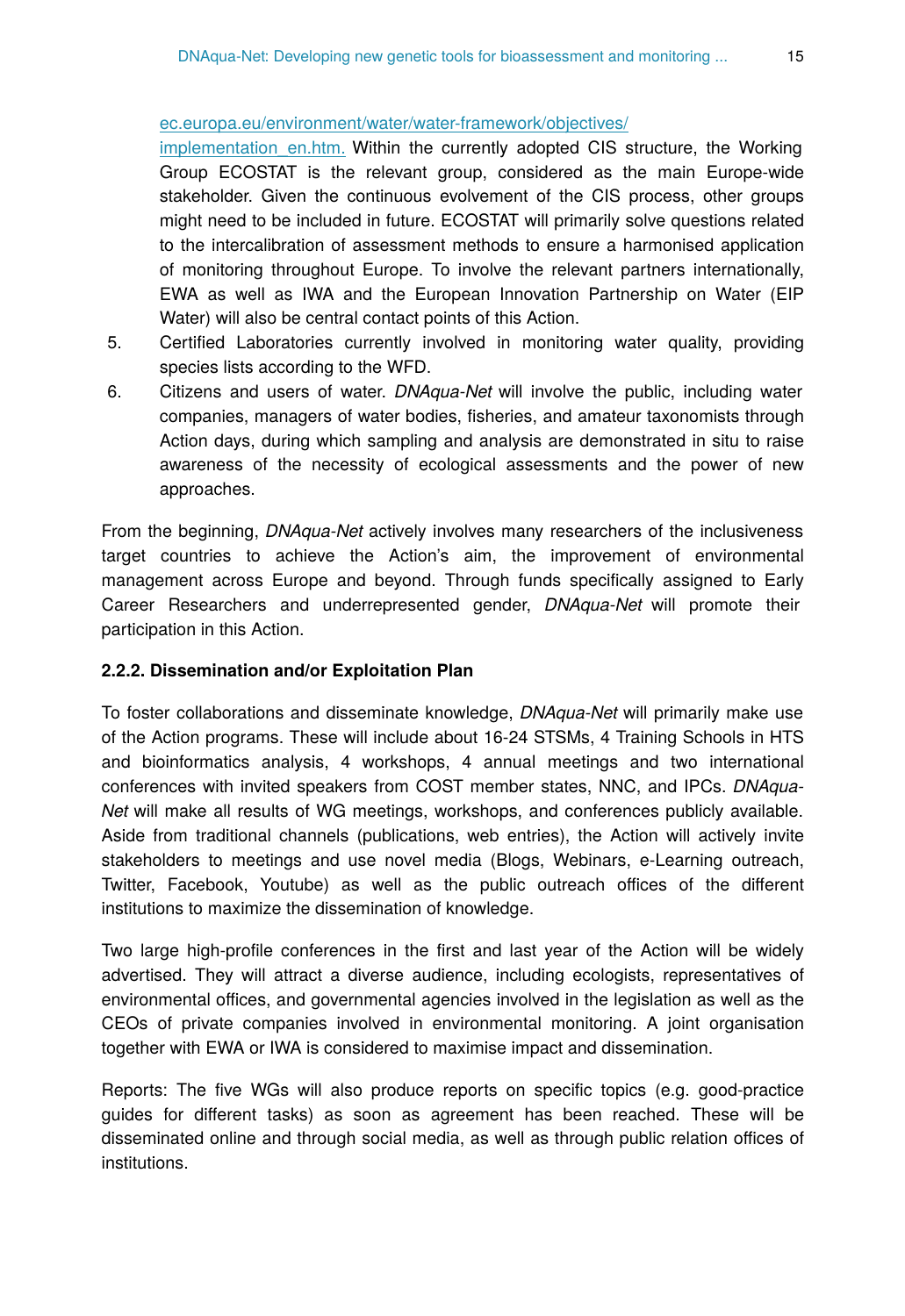'Cookbook' and CEN new working item proposals (NWIP): The production of a so called 'cookbook' with details of suggested protocols for the accurate ecogenomic assessment of the ecological state in different aquatic ecosystems will be organized by the Core Group. It is expected that scientists from NNC and IPC institutions will collaborate on the production of the cookbook. Developed protocols and methods fit for standardisation will be introduced to the CEN standardisation process as new working item proposals. The cookbook as well as the CEN NWIP are expected to be available before the end of the Action (year 4).

Open Data and Open Science policy: One of the objectives is to provide and promote a barrier-free clear picture of the current state of knowledge and proposed research priorities. In order to make these conclusions widely available among the scientific community, openaccess peer-reviewed publications in the form of opinions and reviews as well as method papers will be produced; these publications will be advertised on the Action website, and are expected to be available before the end of the Action (year 4). Sequences generated via Barcoding projects also as part of STSMs will be submitted to GenBank and BOLD, species lists will be shared with GBIF, LTER, and the GEO BON portal.

## **2.3. Potential for Innovation versus Risk Level**

## **2.3.1. Potential for scientific, technological and/or socioeconomic Innovation Breakthroughs**

#### *Innovation*

The scientific and commercial innovation potential of HTS methods is enormous. A fast growing number of publications in molecular ecological research aptly document the potential of the technology for rapid and reliable assessment of ecosystems. Furthermore, they allow addressing additional questions such as responses of communities, species, or genotypes to multiple stressors, while allowing inference of foodweb structure and genetic diversity from species to biomes. Thus, environmental genomic tools have a clear application range beyond ecosystem assessment or species monitoring in aquatic ecosystems. The tools can be used at global or local levels (IUCN red lists, FSC forestry validation, validation of the content of traditional Chinese or other medicines, species validation at customs and more). Therefore, the technological breakthrough of novel environmental genomic tools shows immense promise and opportunity.

The new HTS methods and monitoring approaches offer the potential to enhance European technological leadership and to establish or improve the business of globally acting companies in the field of environmental monitoring. A key role in promoting economic impact of *DNAqua-Net* will be the standardisation of project findings as CEN guidance. This will both grow and establish a market for manufacturers of HTS equipment as well as SME service providers of HTS-based bioassessments. *DNAqua-Net* deliverables will also help environmental agencies to improve their surveillance capabilities for detrimental human activities thus protecting both environmental and human well-being. The expected continuation of rapid development in the sector of HTS techniques will lead to more cost effective and accurate bioassessment, benefitting both the corporate and public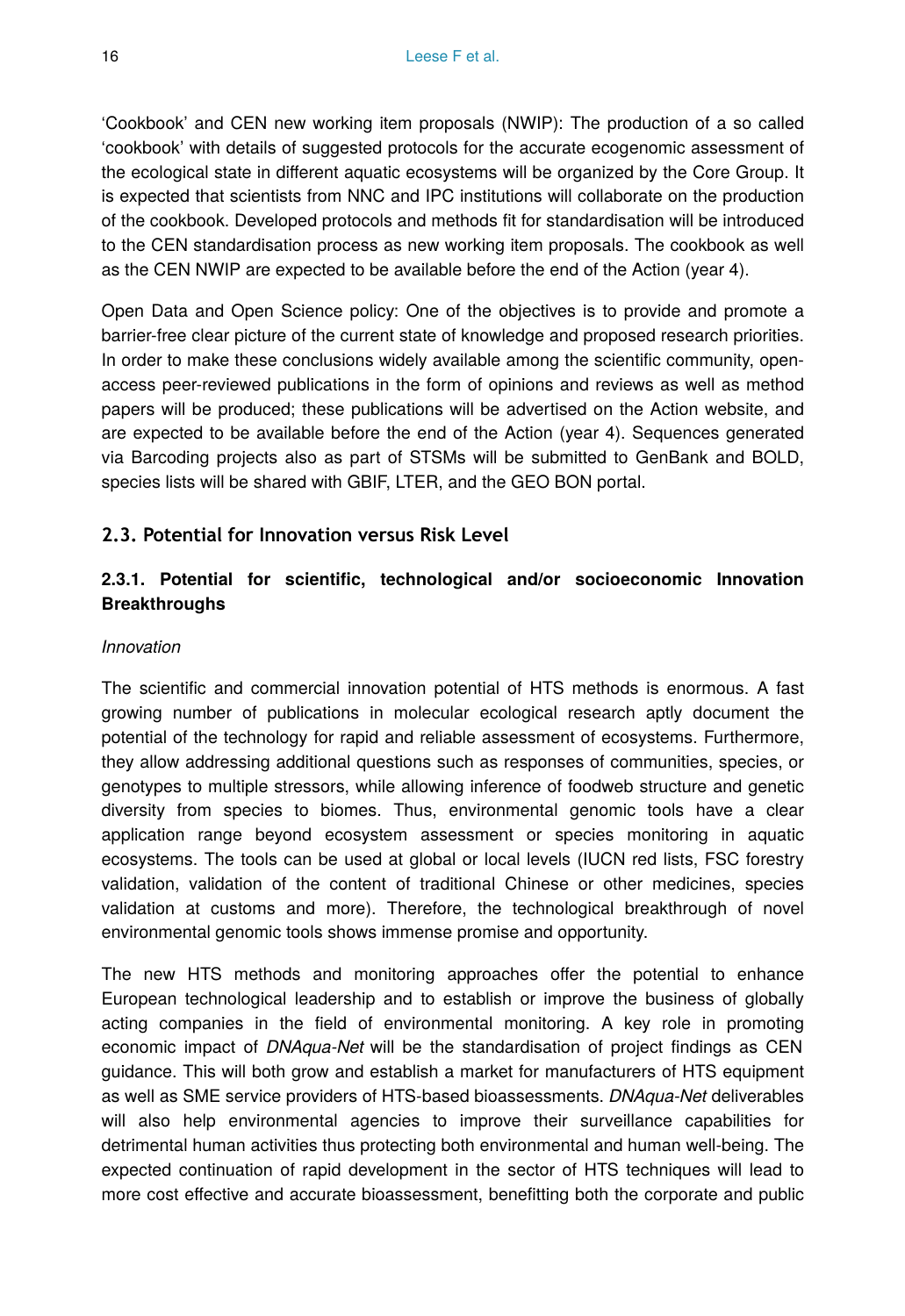sectors. Expected improvements in accuracy and prediction will result in more effective use of public money in aquatic ecosystem remediation actions.

#### *Risks*

Compared to the documented potential of innovation, the risks of novel DNA-based approaches are restricted to a few primarily technological aspects.

i) Standardisation of workflows might be impeded by continuous development of DNA sequencing technologies creating new sequencing platforms every 5-10 years. Solution: it is necessary to formulate SOPs in such a way that they deliver comparable data even if platforms change. In addition, connectivity of novel economic and traditional biodiversity assessment methods needs to be possible.

ii) Implementation strategy: The majority of agencies and institutes involved in biomonitoring using traditional methods lack the technical facilities and expertise for molecular analyses. Solution: Through open workshops and an active dissemination strategy, this Action will involve the relevant institutions and offer training in how to obtain and interpret the data.

iii) Conformity of novel data with EU legislation: While DNA-based tools have already a tremendous resolution in identifying endangered species and invasive species and also provide exceptionally detailed lists on species diversity in ecosystems, they are limited in their robustness to provide biomass data. Currently, the WFD demands this information for some national indices on BQEs which may delay the acceptance for DNA-based indices within the WFD context. The proposers are aware of research efforts to address this issue and, based on emerging studies, confident that technological innovation will provide solutions to this issue within the next few years.

# **3. Im plementation**

## **3.1. Description of the Work Plan**

#### **3.1.1. Description of the Working Groups**

*DNAqua-Net* consists of the five following Working Groups (WGs) that implemented in accordance with the identified challenges for this Action:

## *WG 1: DNA Barcode Reference Databases*

The aim of this working group is to identify gaps for aquatic species in ongoing national DNA barcoding projects. Specifically, the WG members aim at filling these gaps in cooperation with the partners of the pan-European network. Funding for these activities is available as part of national and international Barcode of Life projects (e.g. GBOL, NorBOL, SwissBOL etc.). *DNAqua-Net* will provide an efficient web-based platform to inform on missing species needed for the taxon lists used in different biomonitoring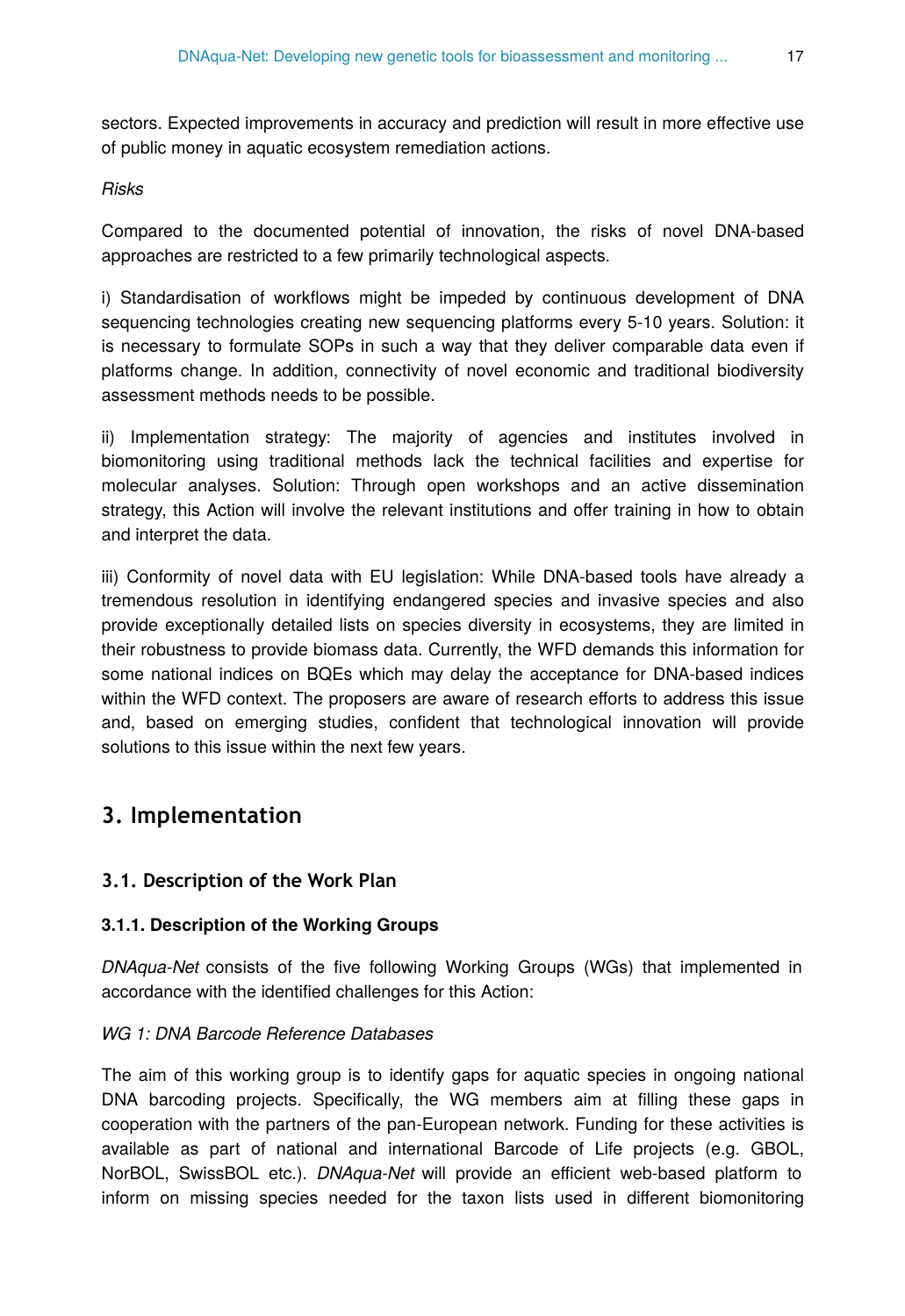activities (WFD, MSFD). Also, this WG will transfer knowledge on how to setup national DNA-barcoding campaigns specifically for many Inclusiveness Target Countries (ITC) that have no such activities. A milestone in the first year is the setup of a website that lists important taxa for traditional biomonitoring that are not included in Barcode databases yet. Based on this list, a targeted outreach will be launched to collect and sequence in order to improve reference libraries. The WG will organise two workshops on DNA barcoding and data management. Furthermore, several STSMs will be advocated in order to fill the gaps in the databases by connecting traditional morphotaxonomists to DNA barcoders and staff of BOLD, GBIF, LTER-Europe, GEO-BON, and other projects and institutions.

#### *WG 2: Biotic Indices and Metrics*

The aim of this WG is to assess the ecological value of potential new bioindicators identified by environmental DNA barcoding and to discuss the revision of currently used biotic indices to make them better adapted to the specificity of HTS data. In the context of ongoing monitoring, the group will compare available data of genetic assessments with traditional assessments. The WG will also evaluate the possible introduction of novel ecogenomic indices and the conditions of their validation. The results shall be made available through WG reports but also specifically as Opinion Papers in peer-reviewed journals. Definitions for a central database and architecture will be formed. A close cooperation with WGs 3-5 will be sought.

#### *WG 3: Field and Lab Protocols*

The aim of this WG group is to discuss and evaluate current protocols for sampling, processing, and laboratory approaches with the goal of identifying gold-standard field and lab protocols to assess BQEs with eDNA/metabarcoding. The WG will organise workshops for the assessment of whole aquatic biodiversity (bulk / eDNA metabarcoding) as well as techniques for detecting rare/endangered or invasive species (real-time PCR, digital droplet PCR). Furthermore, training workshops will be used to inform on guidelines for performing these techniques in routine application. The group will deliver reports of the proposed solutions published on the Action website and through an associated entry in the 'Cookbook'. Furthermore, several STSMs will be coordinated with WGs 2-4.

#### *WG 4: Data Analysis and Storage*

The main aim of this WG is to identify best-practice approaches for data analysis. The group will work in close cooperation with WG 3 to understand the requirements for the input materials. In addition, it will work in close cooperation with WG 2 to implement the conceptual framework of quantifying biodiversity with the ecogenomic index in the new pipeline. A central aim of the WG will be to connect with other HPC / Big Data EU-projects such as PRACE and EUDAT, and discuss if solutions found in these projects are applicable to the HTS data problem. The WG will organise at least two training schools for HTS data analysis and data management. Furthermore, several STSMs will be coordinated between WGs 2-4. There will be a report proposing the structure of a bioinformatics pipeline using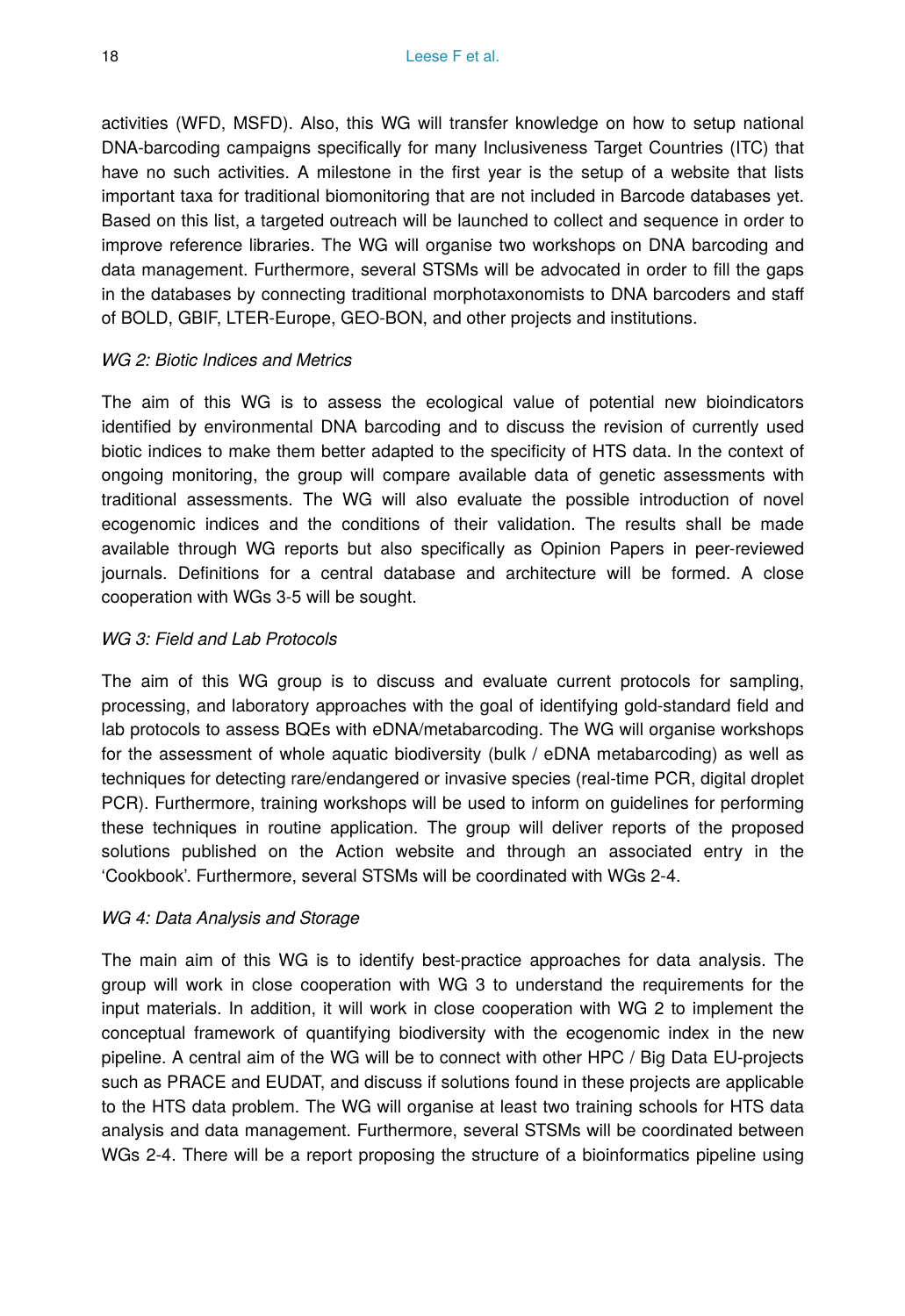current resources, platforms, and databases but also a definition of functionalities will be developed.

#### *WG 5: Implementation Strategies and Legal Issues*

This highly transdisciplinary WG consists of several researchers involved in WGs 1-4, researchers involved in the traditional WFD assessment scheme and in particular stakeholders and policy makers. The aim is to develop a conceptual framework based specifically on the results of WG 2-4 for new methods for real-world and large-scale assessments. Therefore, a first milestone during the first WG meeting is to learn what type of data and protocols water managers need in order to provide WGs 2-4 with such information. Special emphasis shall be paid onto legislation aspects that are critical to discuss and plan on a long-term basis. The WG will also actively advocate pioneering projects as part of the fourth management cycle to run side-by-side with traditional methods. 3-4 training schools will be organized in different countries across Europe by this WG.

| The proposed timeline for the Action is shown in Fig. 1 and described below. |  |
|------------------------------------------------------------------------------|--|
|                                                                              |  |

|                                                                                  |  |  |  |  |  |  |  | 11/2016  111/2016  1V/2016  1/2017  11/2017  111/2017  1V/2017  1/2018  11/2018  111/2018  1V/2018  1/2019  11/2019  11/2019  1V/2019  1/2020 |  |
|----------------------------------------------------------------------------------|--|--|--|--|--|--|--|-----------------------------------------------------------------------------------------------------------------------------------------------|--|
| <b>MC</b> Meeting                                                                |  |  |  |  |  |  |  |                                                                                                                                               |  |
| WG Meetings*                                                                     |  |  |  |  |  |  |  |                                                                                                                                               |  |
| <b>Training School</b>                                                           |  |  |  |  |  |  |  |                                                                                                                                               |  |
| <b>Workshops WGs</b>                                                             |  |  |  |  |  |  |  |                                                                                                                                               |  |
| <b>STSMs</b>                                                                     |  |  |  |  |  |  |  |                                                                                                                                               |  |
| Citizen-Science Event                                                            |  |  |  |  |  |  |  |                                                                                                                                               |  |
| Whitepaper                                                                       |  |  |  |  |  |  |  |                                                                                                                                               |  |
| <b>Review Paper</b>                                                              |  |  |  |  |  |  |  |                                                                                                                                               |  |
| <b>WG-Reports</b>                                                                |  |  |  |  |  |  |  |                                                                                                                                               |  |
| Publication Cookbook                                                             |  |  |  |  |  |  |  |                                                                                                                                               |  |
| Evaluation                                                                       |  |  |  |  |  |  |  |                                                                                                                                               |  |
| Internat. Conference**                                                           |  |  |  |  |  |  |  |                                                                                                                                               |  |
| *Will take place before/after the MC meetings to maximise synergy/minimize costs |  |  |  |  |  |  |  |                                                                                                                                               |  |
| ** Will be organised with IWA or EWA to maximise impact                          |  |  |  |  |  |  |  |                                                                                                                                               |  |

#### Figure 1.

GANTT Diagram showing the planned COST Networking Tools to be applied to *DNAqua-Net*.

#### **Year 1 Milestones**

- 1st Management Committee (MC) meeting and 2 WG meetings
- International Action conference (inauguration of *DNAqua-Net*)
- 2nd MC meeting / Core Group (CG) meeting
- Setup of the Action Website [\(www.DNAqua.Net](http://www.DNAqua.Net))
- 4-6 STSMs
- Action workshops (HTS techniques, DNA barcoding, Bioinformatics)
- White Paper published by the CG

#### **Year 2 Milestones**

- 2 MC/CG and WG meetings (taking place shortly before or after MC meeting)
- 4-6 STSMs
- Joint Student Supervision (combined with STSMs)
- Action workshops (HTS techniques, DNA barcoding, Bioinformatics)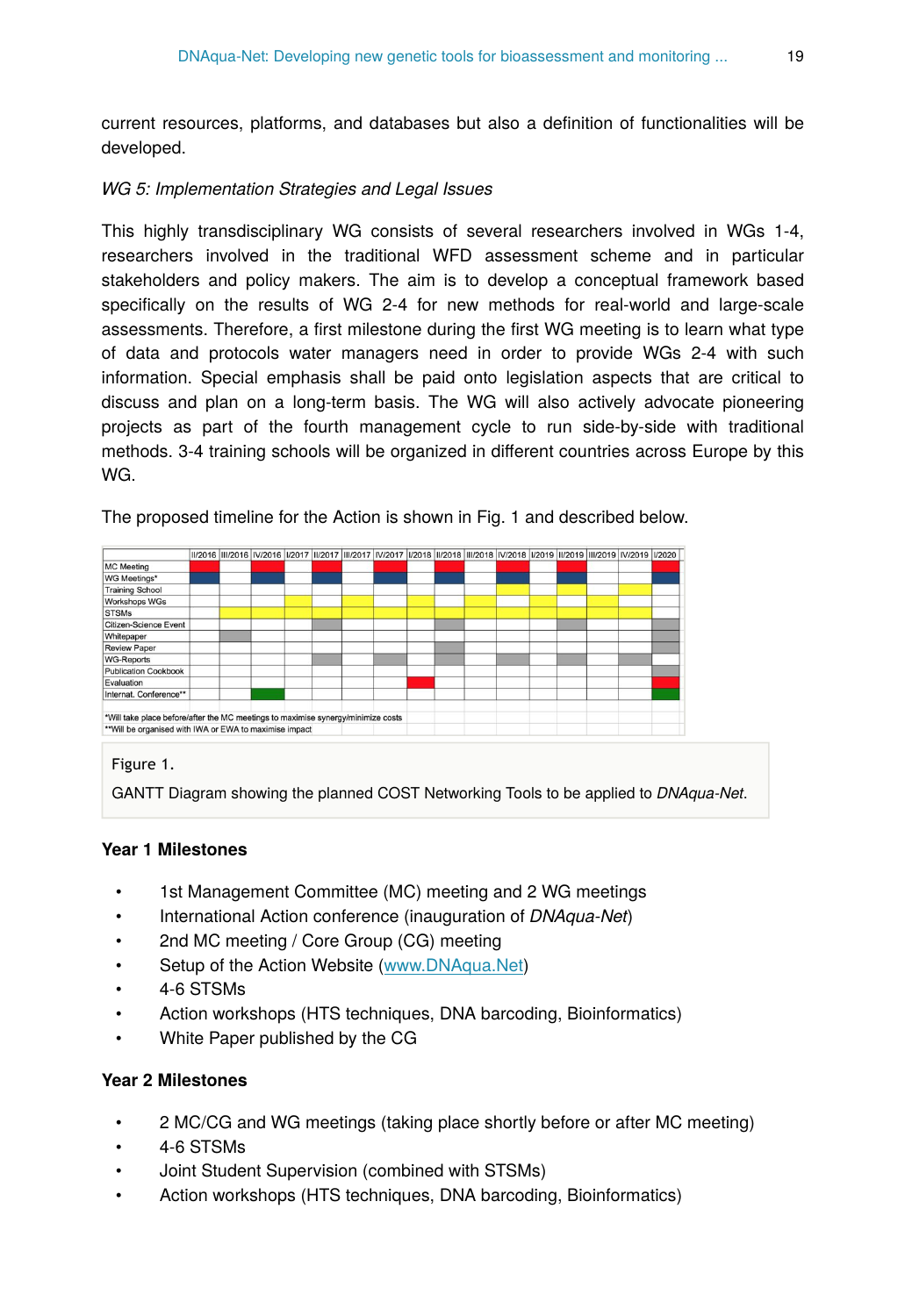- 4 WG reports
- Mid-term evaluation report
- Review paper

## **Year 3 Milestones**

- 2 MC/CG and WG meetings (shortly before or after MC meeting)
- at least 4-6 STSMs
- Joint Student Supervision (combined with STSMs)
- Action workshops and training school (sampling, HTS techniques, Bioinformatics)
- 2-4 WG reports

## **Year 4 Milestones**

- 2 MC/CG and WG meetings (shortly before or after MC meeting)
- at least 4-6 STSMs
- Joint Student Supervision (combined with STSMs)
- Action workshop and training schools
- Large international Action conference
- Presentation of 'Cookbook'
- Final evaluation report

## **3.1.2 Risk and Contingency Plan**

Several risks to the success of the Action have been identified that could impact on the outome. However, remediation methods are outlined in Table 1 to minimize risks.

## Table 1.

Overview over potential risks and impacts on project parts and anticipated remediation methods.

| Title of the risk                                                             | Impact on project                                                                                                | <b>Remediation method</b>                                                                                                                                                                    |
|-------------------------------------------------------------------------------|------------------------------------------------------------------------------------------------------------------|----------------------------------------------------------------------------------------------------------------------------------------------------------------------------------------------|
| Limited involvement of<br>researchers in the Action                           | Too few researchers involved in the<br>Working Groups, making<br>harmonisation and standardisation<br>difficult. | Already now over 30 researchers from over 20<br>countries have expressed their interested in this<br>Action, making it unlikely to fail.                                                     |
| Standard barcodes too<br>long for working with<br>degraded eDNA               | Impossibility to rely on the<br>standard reference database.                                                     | Design of new shorter barcodes, and build of a<br>new reference database                                                                                                                     |
| Too many alternative<br>technical possibilities for<br>producing the DNA data | Difficulty to agree on a standard.                                                                               | Set up of comparative experiments by the different<br>groups, and organisation of a joint meeting to<br>decide about the standard methodology (decision<br>based on quantitative arguments). |
| Limited engagement by<br>stakeholders                                         | The topic will be restricted to<br>academia and not find entry into<br>EU-wide ecological assessments.           | By now there are established contacts to many<br>dozens of stakeholders from EU- to local scale.<br>Thus, only sporatic drop-outs are expected.                                              |
| Funding for national<br>barcoding projects of<br>EU-13 countries limited      | Reference barcode libraries will<br>remain incomplete for several<br>countries and taxa.                         | National barcoding projects have accepted to cover<br>sequencing (up to 10.000) from ITCs.                                                                                                   |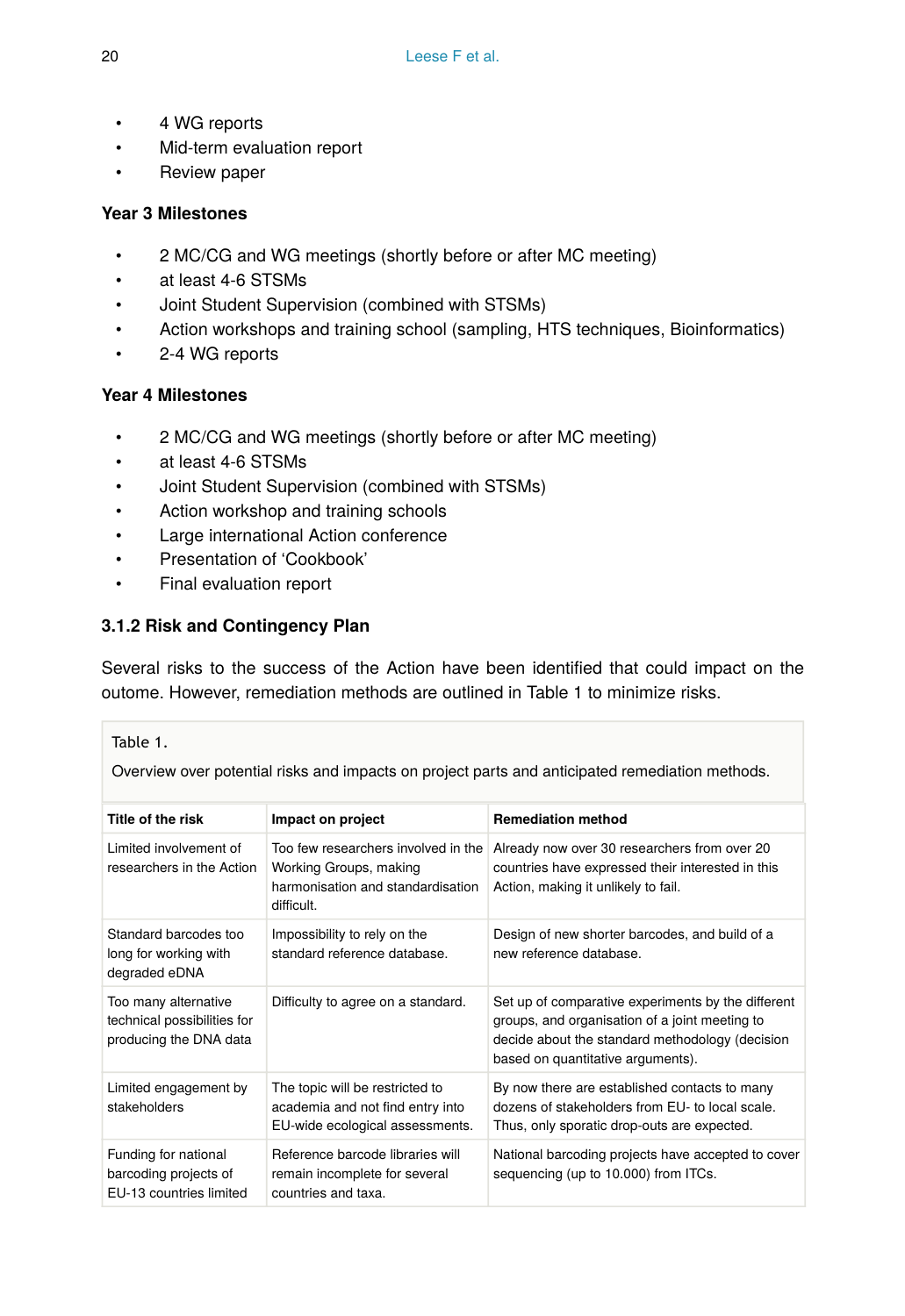## **3.2. Management Structures and Procedures**

This COST Action is proposed by researchers from 14 COST member states, including 4 ITCs, 3 IPCs and 1 NNC. Participation from all EU member states as well as of further IPCs and NNCs is expected. The organization of the network is shown in Fig. 2 and described below:



#### Figure 2.

Overview of the structure of *DNAqua-Net* and interplay between the five Working Groups and the Management Committee.

Management Committee (MC): The MC of *DNAqua-Net* will coordinate and communicate the roadmap of the 5 WGs and ensure that milestones are reached. Delegates are expected to play a key role in the work, participate in meetings, connect to researchers as well as stakeholders in their respective countries. Furthermore, the MC will ensure that COST policies are followed, and specifically encourage active involvement of Early Career researchers. Therefore, the MC shall consist of senior scientists as well as delegates of Early Career researchers. The MC is led by the Chair and Vice-Chair. It will contain at least members of all participating countries and meet twice per year.

MC Chair: The MC chair will be the reference point for the Action, chair the annual conference/meetings (together with the MC), be responsible for the preparation of all scientific reports and the final report. The MC chair will be elected during the first meeting of the MC.

MC Vice-Chair: The MC Vice-Chair is also elected through the MC and should represent a different research field than the MC Chair. The MC Vice Chair will primarily focus on practical issues (organisation of the Action) and represent the MC in relation to the "external world".

WG leaders: Each WG will have two leaders from different countries/research backgrounds. Junior researchers shall be actively promoted to take a lead in the WG. The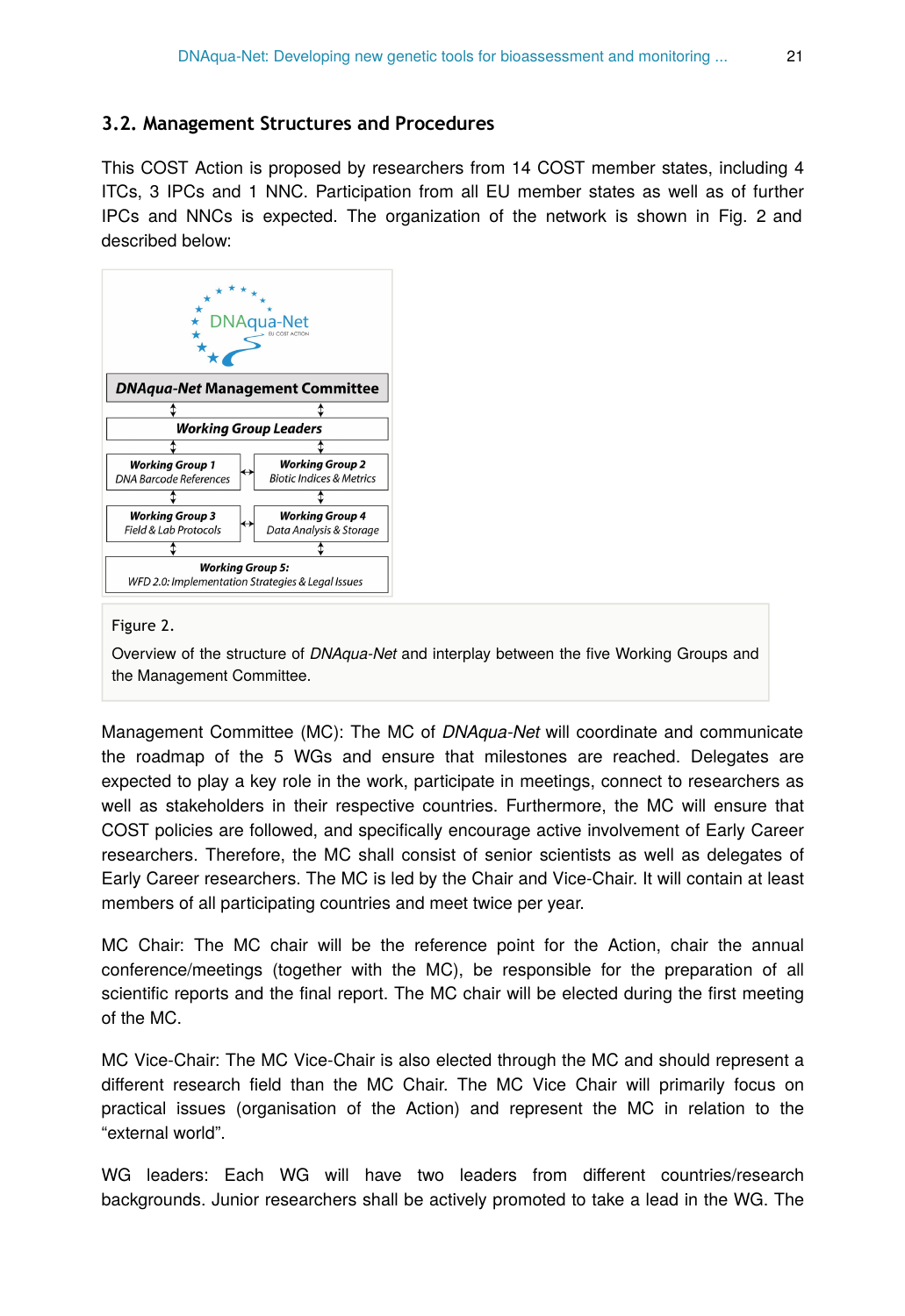WG leaders will coordinate the WG networking and capacity building activities, stimulate STSMs and contacts with other WGs. The WG leaders are in charge of further subdividing the working groups into sub-groups, coordinate the progress of these and preparing the WG output for the MC reports.

Training, Dissemination, and Liaison Manager (TDL): Will support the MC and WG leaders in the management and organisation of meetings. Organize training schools and STSMs.

Technical Manager (TM): In charge of technical preparations for the meetings and host of the website, handling contact requests.

Core Group (CG): MC Chair and Vice-Chair, WG leaders, TDL and TM. The CG serves as the coordinating body and monitors the Action's performance. Additionally, the CG will have a proactive strategy with the aim of boosting the creation of consortia for the preparation of project proposals both at a national and international (e.g. EU programs) level.

## **3.3. Network as a whole**

The core group of this Action proposal is formed by world-leading researchers in the field of environmental genomics, bioinformatics, and DNA-barcoding. This core group will form the scientific backbone of *DNAqua-Net* and represents the scientific critical mass, geographical extent, and expertise ranging from DNA barcoding to high-throughput eDNA metabarcoding, all needed to achieve the objectives set forth in the proposal. While most included institutions already have HTS facilities or the respective expertise, their role as national connection nodes will be further solidified through this Action. As the goal of *DNAqua-Net* is to advance ecological assessment beyond the traditionally used form, several applicants from COST member states but also NNCs with long expertise in the traditional monitoring of aquatic ecosystems are included. These partners will add to the scientific critical mass and assure the applied relevance of project goals through their long standing bioassessment expertise and good connections to water managers and other key stakeholders including policy makers. Also in NNCs and many of the ITCs there is a unique taxonomic expertise that will be of great value in order to meet the challenge of completing DNA barcode data bases

Thus, with over 20 proposers spanning all major ecoregions of Europe, this transdisciplinary Action network connects scientific excellence with the relevant applied bioassessment knowledge to develop standards for novel eco-genomic monitoring of aquatic ecosystems. In addition, extensive collaborations with European institutions and related ongoing projects (EWA, EIP Water, as well as DNA-barcoding initiatives) will ensure that the deliverables of this Action will find entry into real-world monitoring and relevant legislation.

Through strategic partnerships with researchers and institutions from NNCs and IPCs, *DNAqua-Net* will further ensure that relevant trends and strategies being developed in other non-European countries are quickly detected. Further, these connections allow for fast dissemination of research findings across NNC and IPC countries through the respective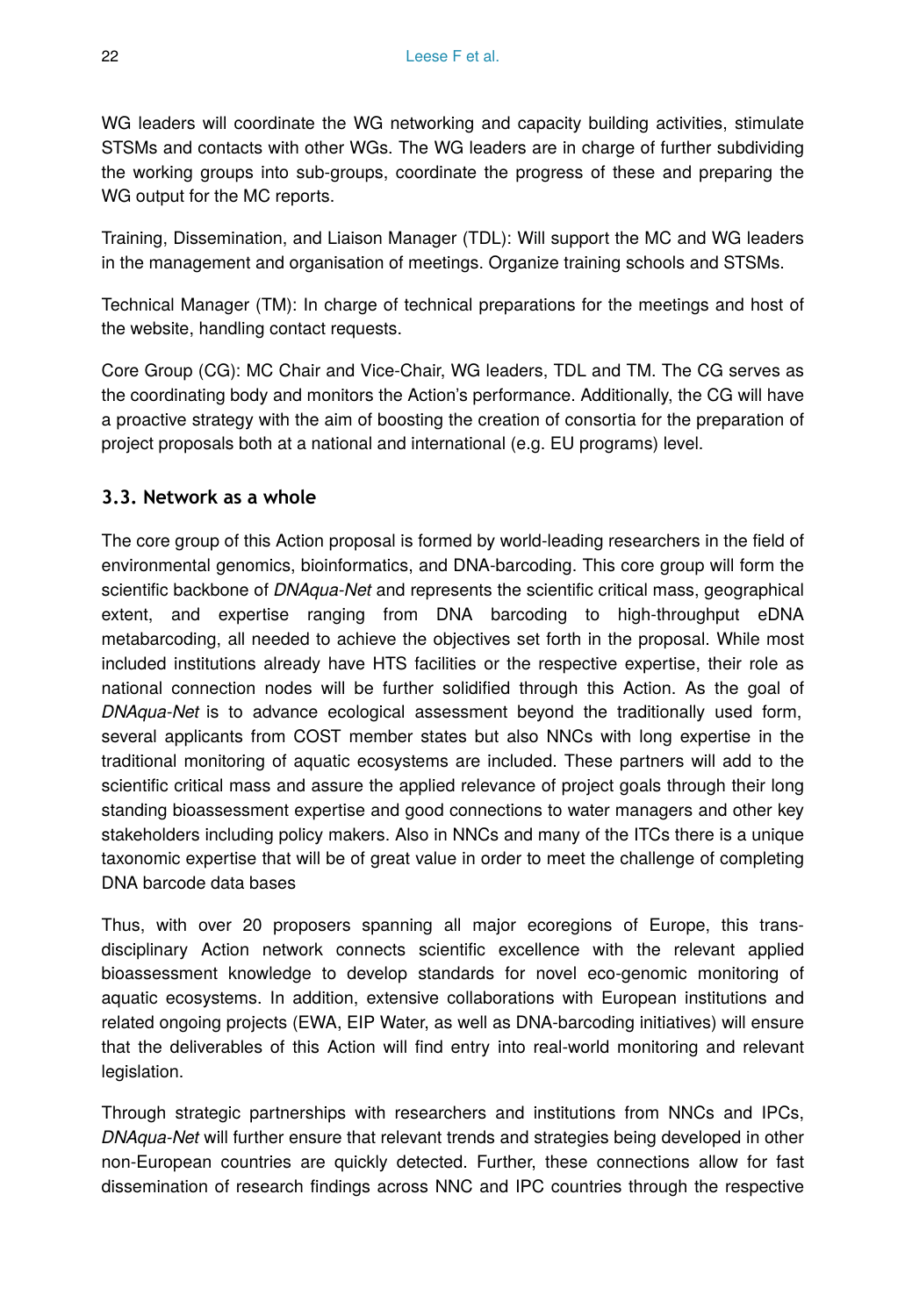national experts. Although not all European countries are presently included in the Network of Proposers, we strive to actively include many more countries after the inauguration of the Action through existing partnerships with EWA and EIP Water. Specifically, we will establish partnership with the Centre for Biodiversity Genomics, University of Guelph, to ensure that all new barcoding data are made available on a global scale through the International Barcode of Life project.

The proposers of this Action already come from various European countries including also several states of the new EU-13 countries. While the application of genomic techniques for ecological assessment is still more predominant in the old EU-states, this Action will actively invest in the training of researchers specifically from the new member states to close this gap. To achieve this goal, funds for the participation of researchers from new EU countries will be allocated through this Action.

# **Funding program**

European Cooperation in Science & Technology program (EU COST)

# **Grant title**

Developing new genetic tools for bioassessment of aquatic ecosystems in Europe (DNAqua-Net)

# **Hosting institution**

University of Duisburg-Essen, Aquatic Ecosystem Research, Universitaetsstr. 5, D-45141 Essen, Germany

# **References**

- Birk S, Bonne W, Borja A, Brucet S, Courrat A, Poikane S, Solimini A, de Bund Wv, Zampoukas N, Hering D (2012) Three hundred ways to assess Europe's surface waters: An almost complete overview of biological methods to implement the Water Framework Directive. Ecological Indicators 18: 31‑41. [https://doi.org/10.1016/](https://doi.org/10.1016/j.ecolind.2011.10.009) [j.ecolind.2011.10.009](https://doi.org/10.1016/j.ecolind.2011.10.009)
- Bourlat S, Borja A, Gilbert J, Taylor M, Davies N, Weisberg S, Griffith J, Lettieri T, Field D, Benzie J, Glöckner FO, Rodríguez-Ezpeleta N, Faith D, Bean T, Obst M (2013) Genomics in marine monitoring: New opportunities for assessing marine health status. Marine Pollution Bulletin 74 (1): 19‑31.<https://doi.org/10.1016/j.marpolbul.2013.05.042>
- Carew ME, Pettigrove VJ, Metzeling L, Hoffmann AA (2013) Environmental monitoring using next generation sequencing: rapid identification of macroinvertebrate bioindicator species. Frontiers in Zoology 10 (1): 45.<https://doi.org/10.1186/1742-9994-10-45>